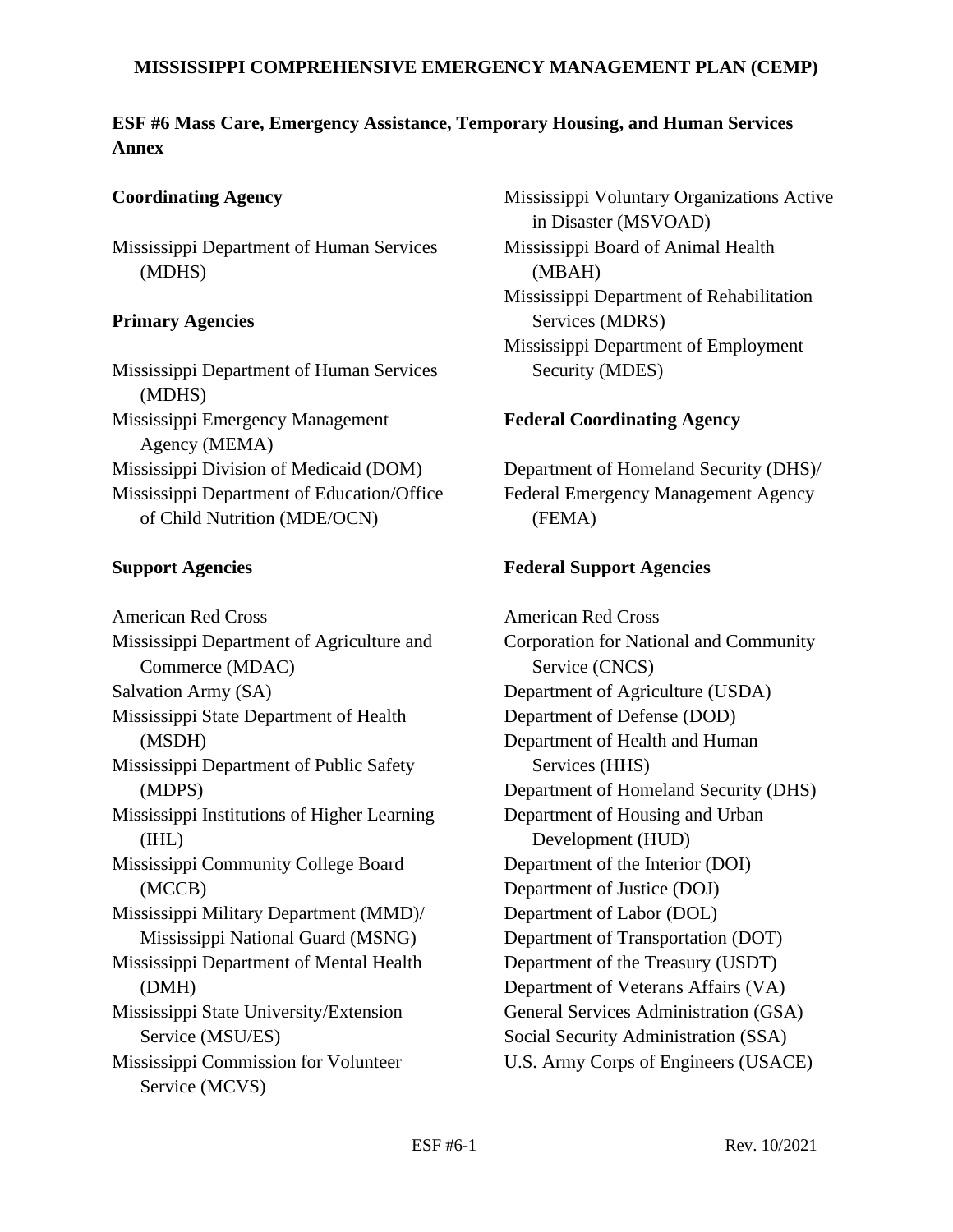### **Federal Support Agencies cont.**

U.S. Postal Service (USPS) U.S. Small Business Administration (SBA) National Center for Missing & Exploited Children (NCMEC) National Voluntary Organizations Active in Disaster (NVOAD) Other Non-Governmental Organizations

**1. INTRODUCTION.** Emergency Support Function (ESF) #6 Mass Care, Emergency Assistance, Temporary Housing, and Human Services supports local, state, and tribal entities, voluntary organizations, non-governmental organizations, and the private sector in managing state mass care, emergency assistance, housing, and human services during domestic threats or in response to actual or potential incidents.

**a. Purpose.** The purpose of this ESF Annex is to provide and maintain a mass care and human services construct for the support of response and recovery missions following an emergency or a major disaster requiring state mass care assistance when local capabilities are exceeded

The success of this effort requires the coordination, pooling, and networking of both available and obtainable mass care and human services resources provided by state agencies, local government entities, voluntary organizations, or other providers.

The term "obtainable" means other necessary resources that must be acquired through contract, lease, purchase, mutual aid agreements, or otherwise from outside the inventory or control of participating agencies. These resources may be in such forms as facilities, personnel, equipment, materials, supplies, consulting services, technical assistance, or others.

**b. Scope.** This Annex is used to respond to incidents where a threatened or actual incident exceeds local response capabilities. It is also to be used when Mississippi's capabilities are exceeded and federal government response is requested. The core functions of ESF #6 include, but are not limited to:

**(1) Mass Care.** Mass care includes sheltering, feeding operations, emergency first aid, bulk distribution of emergency items, and collecting and providing information on victims to family members.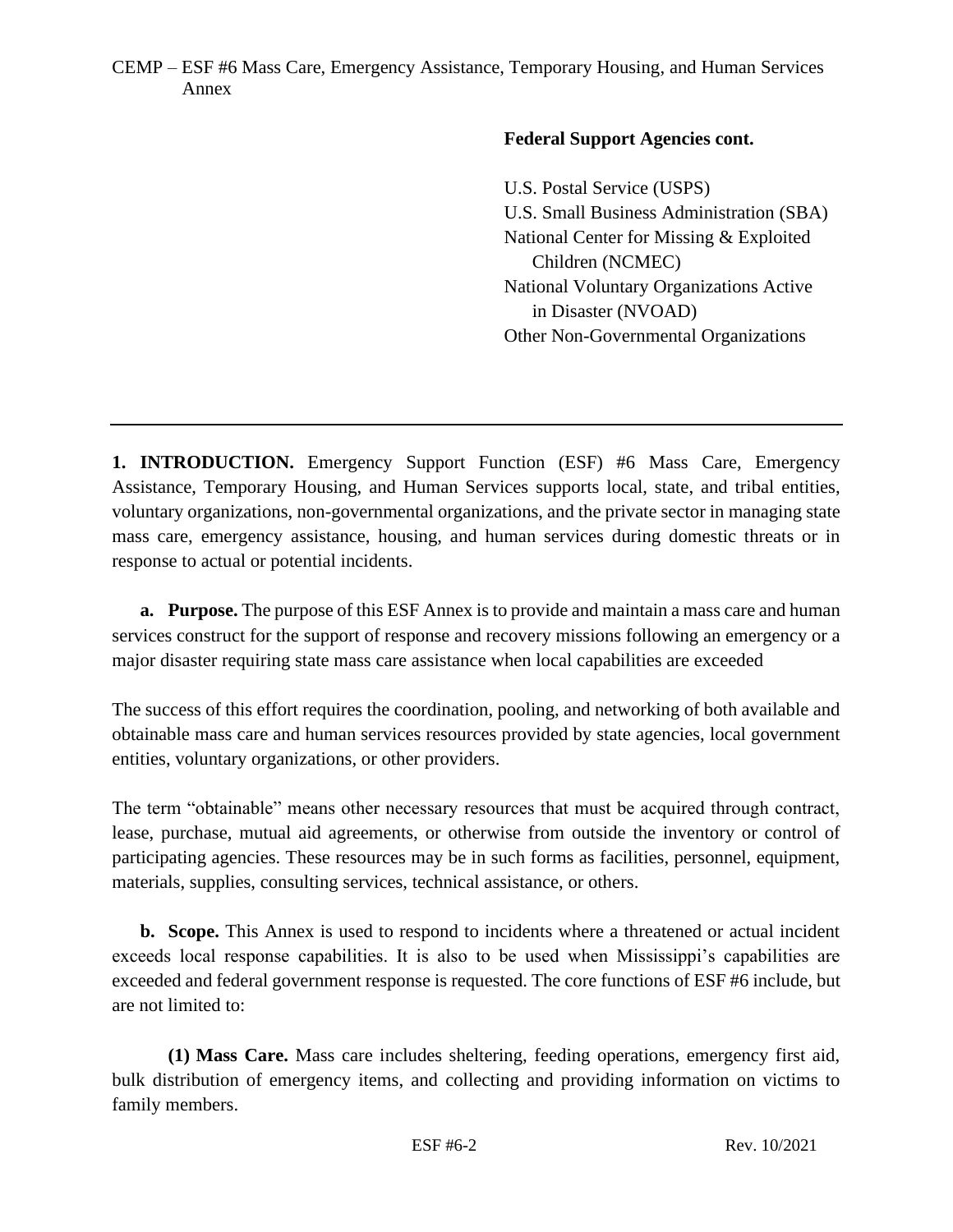**(2) Emergency Assistance.** Providing assistance required by individuals, families, and their communities to ensure that immediate needs beyond the scope of the traditional "mass care" services provided at the local level are addressed. These services include support to evacuations (including registration and tracking of evacuees); the reunification of families; provision of aid and assistance to special needs populations; evacuation, sheltering, and other emergency services for household pets and services animals; support to specialized shelters; support to medical shelters; nonconventional shelter management; coordination of donated goods and services; and coordination of voluntary agency assistance.

**(3) Housing.** Housing includes housing options such as rental assistance, repair, loan assistance, replacement, factory-built housing, semi-permanent and permanent construction, referrals, identification and provision of accessible housing, and access to other sources of housing assistance. The National Disaster Housing Strategy guides this assistance.

**(4) Human Services.** Human services include the implementation of disaster assistance programs to help disaster victims recover their non-housing losses; including programs to replace destroyed personal property; help to obtain disaster loans, food stamps, crisis counseling, disaster unemployment, disaster legal services; support and services for special needs populations, and other Federal and State benefits.

If local government mass care and human services capabilities or resources become overwhelmed and unable to meet emergency or major disaster needs, ESF #6 will be activated to support those affected. This support will be provided in accordance with the State Comprehensive Emergency Management Plan (CEMP) and the National Response Framework (NRF).

If federal ESF #6 is activated to assist local, state, tribal governments, the primary agency for overall coordination of federal resources is the Department of Homeland Security (DHS)/Federal Emergency Management Agency (FEMA).

**2. RELATIONSHIP TO THE WHOLE COMMUNITY.** This section describes how ESF #6 relates to other elements of the whole community. A basic premise of emergency management is that disaster response begins and ends at the community level. This is particularly true for the functions of ESF #6, as many disasters occur with little or no warning, thereby requiring that lifesustaining services be provided quickly to prevent additional suffering and loss of life. ESF #6 partner agencies and organizations rely on the whole community to meet the needs of disaster survivors.

Key elements of the whole community include individuals with disabilities and others with access and functional needs. Persons with disability needs must be considered well in advance when preparing for disasters and emergencies. These partners are critical to support the delivery of core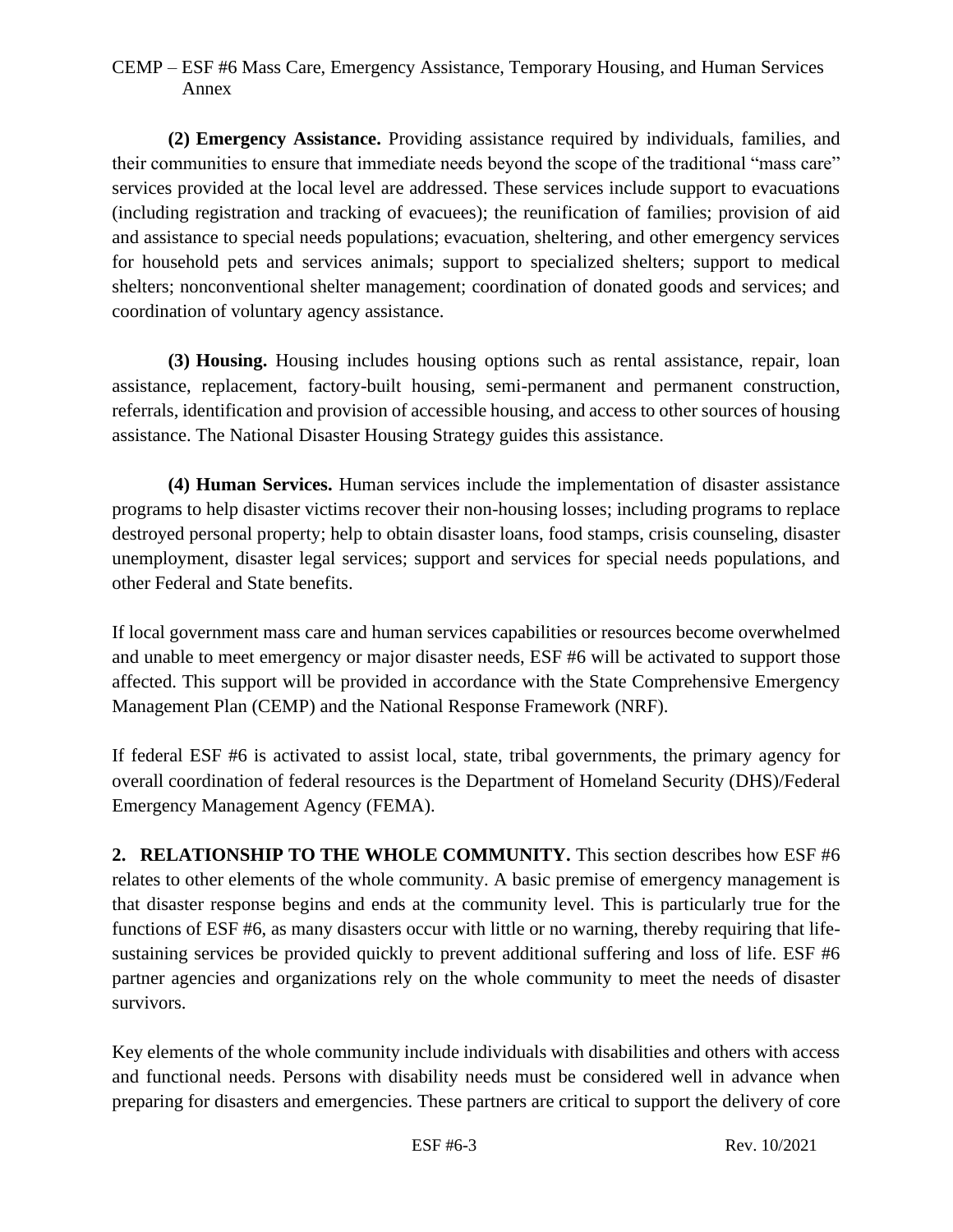capabilities during the incident response (e.g., through associations and alliances that serve these populations). Persons with disabilities and others with access and functional needs include, but are not limited to:

• Individuals who are from diverse cultures, races, and nations of origin;

• Individuals who do not read, have limited English proficiency, or are non-English speaking;

• People who have physical, sensory, behavioral, mental health, intellectual, developmental, and cognitive disabilities;

• Senior citizens with and without disabilities or other access and functional needs: children with and without disabilities and their parents, individuals who are economically or transportation disadvantaged;

- Women who are pregnant; individuals who have chronic medical conditions;
- Those with pharmacological dependency;
- Individuals precariously housed or experiencing homelessness.

Community disaster and emergency plans should include provisions for individuals who own household pets or have responsibility for service and other animals. Planning factors should consist of resources and processes for the rescue, transportation, care, shelter, and essential needs of animals.

The whole community also includes local, state, and tribal governments; non-governmental organizations (NGOs), including voluntary, faith-based, community-based, and other non-profit organizations in the civic/non-profit sector; academia; the private sector; individuals; and communities. Partners from all elements of the whole community work together to address shortfalls and help to ensure the life-sustaining needs of disaster survivors are met.

**a. Local, State, and Tribal Governments**. Primary responsibility for managing incidents involving mass care and human services usually rests with local, state, and tribal authorities and the private sector. As such, a federal response must acknowledge local, state, and tribal mass care and human services policies, authorities, and plans that manage mass care and human services and prioritize the movement of relief personnel and supplies during emergencies.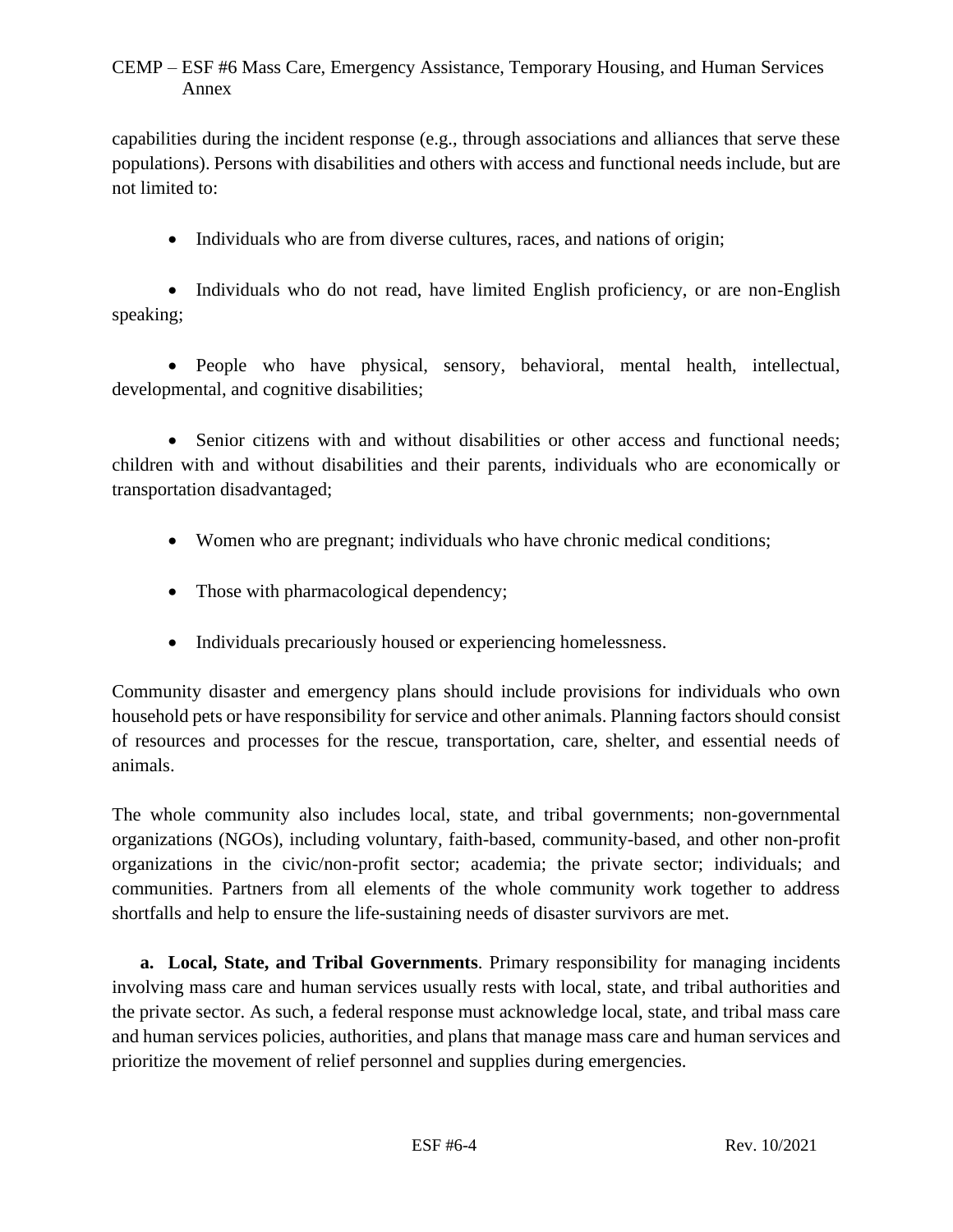At the local level, government agencies, NGOs, and the private sector coordinate ESF #6 activities to meet the immediate needs of disaster survivors. When the impact of the incident exceeds local resources, the state may provide additional support. Resources from national-level NGOs and the private sector may augment local and state response capabilities. Federal assistance may be requested through the FEMA Regional Office IV (RIV) when these resources are insufficient. Other federal departments and agencies may also respond under their authority to assist the affected community.

Local, tribal, and state governments have obligations under civil rights laws to ensure equal opportunity for individuals with disabilities and others with access and functional needs when providing mass care services. For more information, see FEMA's Guidance on Planning for Integration of Functional Needs Support Services in General Population Shelters at: [https://www.fema.gov/pdf/about/odic/fnss\\_guidance.pdf](https://www.fema.gov/pdf/about/odic/fnss_guidance.pdf) and Chapter 7 of the Department of Justice's (DOJ) Americans with Disabilities Act (ADA) Best Practices Tool Kit for State and Local Governments at: [https://www.ada.gov/pcatoolkit/toolkitmain.htm.](https://www.ada.gov/pcatoolkit/toolkitmain.htm)

**b. Private Sector/Non-governmental Organizations.** This ESF #6 Annex uses the term NGO to refer to voluntary, faith-based, community-based, and other non-governmental organizations in the civic/non-profit sector.

Together with academia and the private sector, NGOs are integral elements of the whole community response, coordinating with local, tribal, and state partners to provide ESF #6 resources, programs, and services to affected individuals/households and communities. These partners collaborate to resolve the disaster-related unmet needs of affected individuals and communities.

NGOs and the private sector also provide operational information to local, state, and tribal ESF #6 or equivalent points of contact. This information allows ESF #6 planners to identify actual or potential shortfalls or excesses and adjust services to the needs of the community.

Local, state, and tribal agencies coordinate with NGOs and the private sector to support the management of unsolicited donated goods and services and unaffiliated volunteers and organizations. When incorporated effectively into the whole community response, these resources can help accelerate the recovery of individuals, households, and communities.

**c. Individuals/Households.** Disaster response begins with individuals and households executing their disaster plans, which should include but are not limited to:

**(1)** Having sufficient food and water on hand for 72 hours;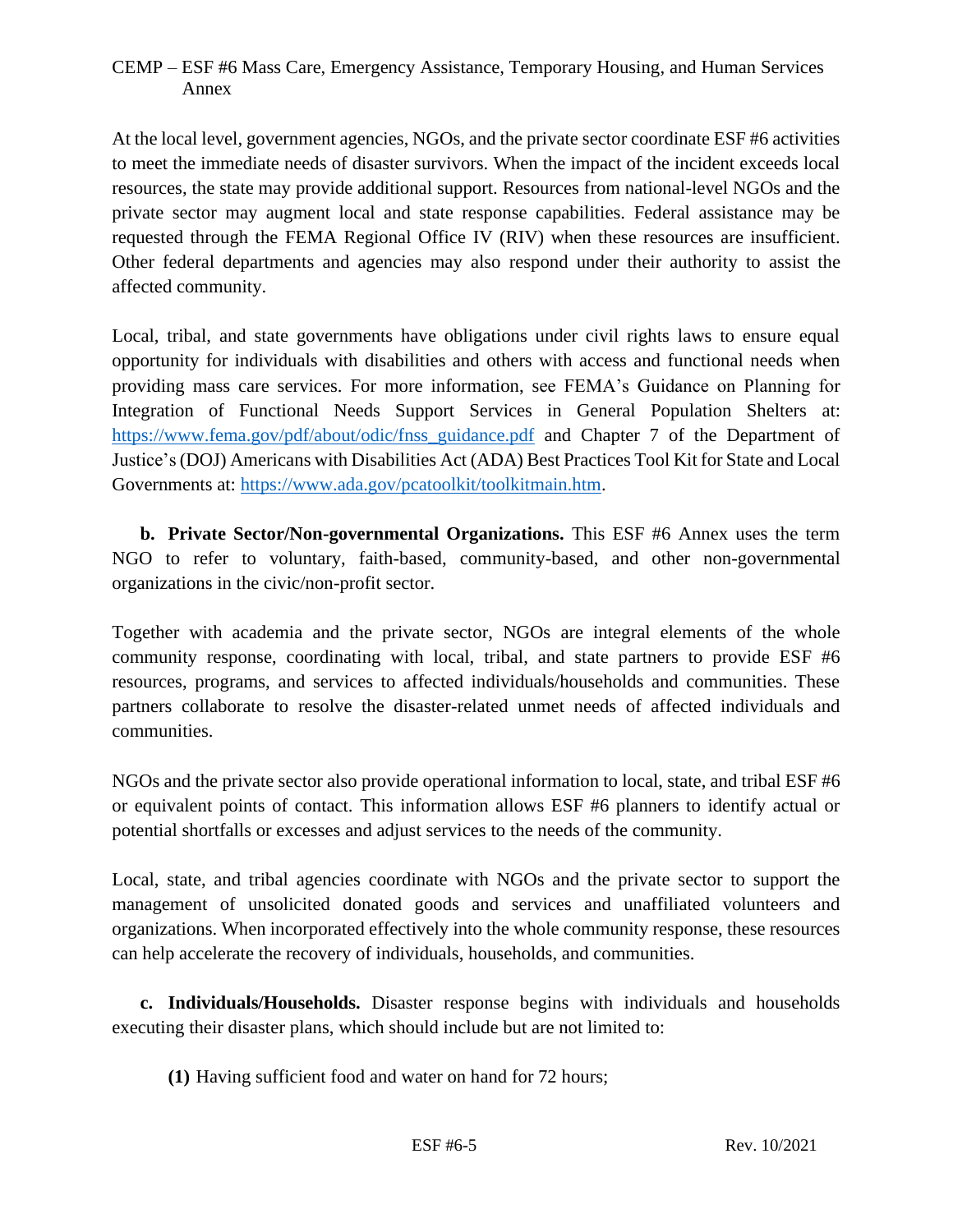- **(2)** A plan for communication;
- **(3)** Pre-identified shelter locations;
- **(4)** Pre-identified evacuation routes;

**(5)** Go Kits that include important documents, lists of medications, household pet or service animal vaccination records, and photo identification for all household members.

Individuals with disabilities or others with access and functional needs implement their plan for accessible transportation and support resources, including service animals. Households with animals activate their plan for evacuation, transportation, sheltering, and care of their animals.

**3. CORE CAPABILITIES AND ACTIONS.** This section outlines the ESF roles aligned to core capabilities. The following table lists the Response core capability that ESF #6 most directly supports, along with the related ESF #6 actions. Though not listed in the table, all ESFs, including ESF #6, support the Core Capabilities of Planning, Operational Coordination, and Public Information and Warning:

| <b>Core Capability</b>    | ESF #6 Mass Care, Emergency Assistance, Temporary                                                                                                                                                                                                                                                                                                                                                                                                                                                                                                                                                                                                                                                                                                                                                                                                                                                            |
|---------------------------|--------------------------------------------------------------------------------------------------------------------------------------------------------------------------------------------------------------------------------------------------------------------------------------------------------------------------------------------------------------------------------------------------------------------------------------------------------------------------------------------------------------------------------------------------------------------------------------------------------------------------------------------------------------------------------------------------------------------------------------------------------------------------------------------------------------------------------------------------------------------------------------------------------------|
|                           | <b>Housing, and Human Services</b>                                                                                                                                                                                                                                                                                                                                                                                                                                                                                                                                                                                                                                                                                                                                                                                                                                                                           |
| <b>Mass Care Services</b> | Supports local, state, and tribal governments and NGOs in<br>coordinating and providing mass care, emergency assistance,<br>temporary housing, and human services resources, programs,<br>and services.<br>Provides life-sustaining services to the affected population,<br>including hydration, feeding, sheltering, and support for<br>reunifying families.<br>Support the establishment, management, and operation of<br>congregate and non-congregate care facilities.<br>Coordinate with local, tribal, and state governments and NGOs<br>to facilitate the return of evacuees to their pre-disaster or<br>alternate locations.<br>Develops an initial temporary housing strategy to transition<br>survivors from congregate to non-congregate care alternatives<br>and provides relocation assistance or interim housing solutions<br>for households unable to return to their pre-disaster residence. |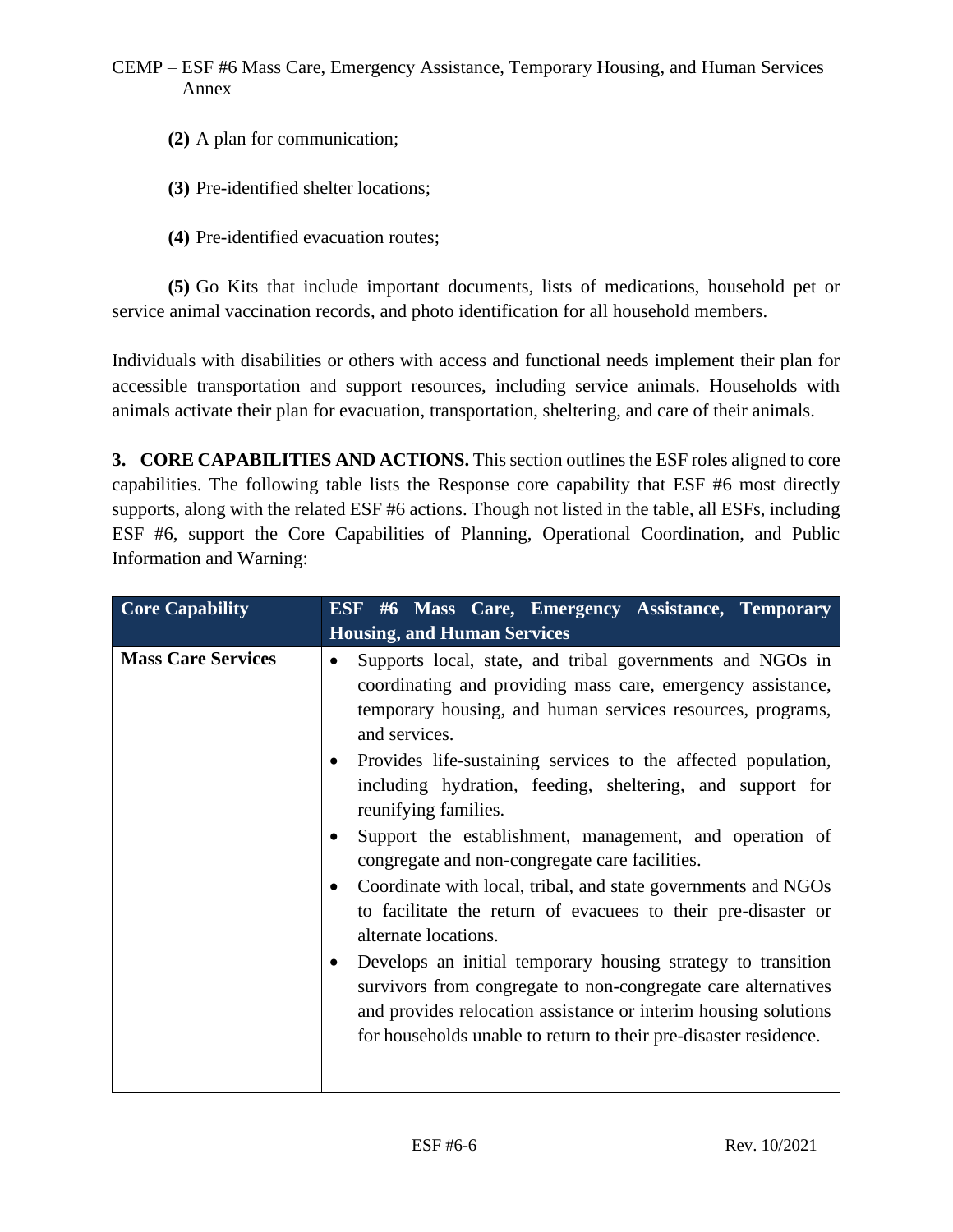| <b>Core Capability</b>             | ESF #6 Mass Care, Emergency Assistance, Temporary                                                                                                                                                                                                                                                                                                                                                                                                                                                                                                                                                                                                                                                                                                                                                                                                                            |
|------------------------------------|------------------------------------------------------------------------------------------------------------------------------------------------------------------------------------------------------------------------------------------------------------------------------------------------------------------------------------------------------------------------------------------------------------------------------------------------------------------------------------------------------------------------------------------------------------------------------------------------------------------------------------------------------------------------------------------------------------------------------------------------------------------------------------------------------------------------------------------------------------------------------|
|                                    | <b>Housing, and Human Services</b>                                                                                                                                                                                                                                                                                                                                                                                                                                                                                                                                                                                                                                                                                                                                                                                                                                           |
| <b>Mass Care Services</b><br>cont. | Anticipate and identify current and future ESF #6 requirements<br>in coordination with local, tribal, and state governments, NGOs,<br>and private sector partners.<br>Acquire, transport, and deliver ESF #6 resources and services to<br>meet the needs of disaster survivors, including children and<br>individuals with disabilities and others with access and<br>functional needs.<br>Provides general care for separated/unaccompanied minors until<br>they are placed in the care of appropriate authorities.<br>Supports nontraditional congregate care facilities.<br>Provide technical assistance to develop local, state, tribal, NGO,<br>and private sector operational plans for mass care, emergency<br>assistance, temporary housing, and human services.                                                                                                     |
|                                    | <b>Temporary Housing:</b><br>The Temporary Housing Grant (THG) provides temporary<br>housing to disaster victims in the form of rental assistance. The<br>program is designed to only provide temporary housing for<br>uninsured renters and homeowners displaced from their homes<br>because their homes are not habitable, safe, sanitary, or secure<br>due to a natural disaster.<br>The Disaster Assistance Housing Grant (DAHG) provides local<br>٠<br>Emergency Management Agencies funding to assist residents<br>with ongoing housing needs due to flooding and severe weather.<br>The EMA shall use all funds under the DAHG through a Long-<br>Term Recovery Committee or 501 c3. One-hundred percent of<br>the funds from the DAHG will be used for affordable<br>homeownership for low and moderate-income with ongoing<br>housing needs of a primary residence. |
|                                    | <b>Sheltering:</b><br>Shelters provide life-sustaining services in congregate facilities<br>that offer a safe, sanitary, and secure environment for<br>individuals and households displaced by disasters.<br>It also includes support to survivors sheltering in place and in<br>$\bullet$<br>ESF #8 medical shelters.                                                                                                                                                                                                                                                                                                                                                                                                                                                                                                                                                       |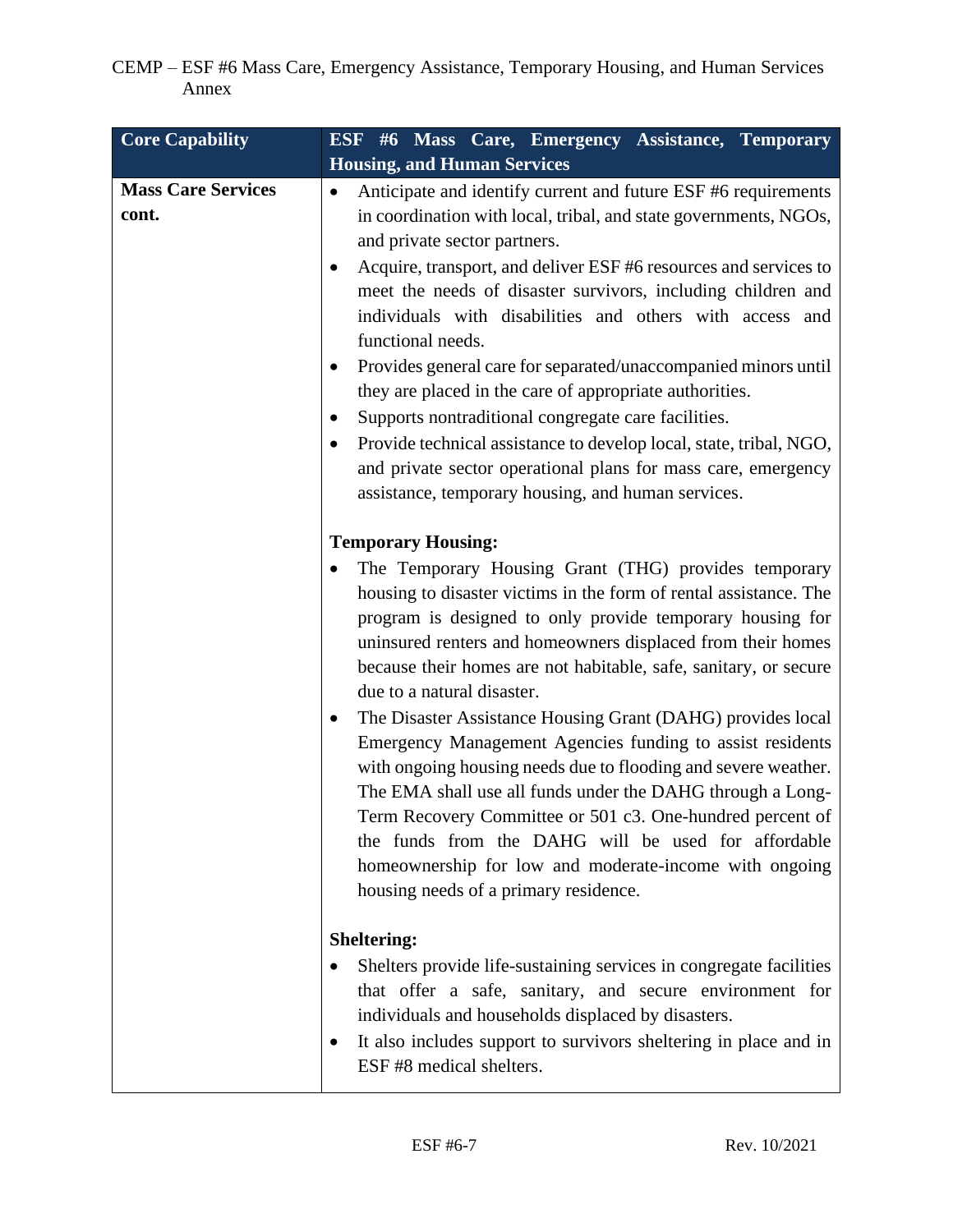| <b>Core Capability</b>             | ESF #6 Mass Care, Emergency Assistance, Temporary                                                                                                                                                                                                                                                                                                                                                                                                                                                                                                                                                                                                                                                                                                                                                                                                                                                                                                                                                                                                                                                                                                                                                                                                                                                                                                                                                        |
|------------------------------------|----------------------------------------------------------------------------------------------------------------------------------------------------------------------------------------------------------------------------------------------------------------------------------------------------------------------------------------------------------------------------------------------------------------------------------------------------------------------------------------------------------------------------------------------------------------------------------------------------------------------------------------------------------------------------------------------------------------------------------------------------------------------------------------------------------------------------------------------------------------------------------------------------------------------------------------------------------------------------------------------------------------------------------------------------------------------------------------------------------------------------------------------------------------------------------------------------------------------------------------------------------------------------------------------------------------------------------------------------------------------------------------------------------|
|                                    | <b>Housing, and Human Services</b>                                                                                                                                                                                                                                                                                                                                                                                                                                                                                                                                                                                                                                                                                                                                                                                                                                                                                                                                                                                                                                                                                                                                                                                                                                                                                                                                                                       |
| <b>Mass Care Services</b><br>cont. | Non-Congregate Shelters (NCS) can fall under different FEMA<br>guidance depending on how they are used. Under FEMA Policy<br>104-009-18, NCS can be used as "evacuation shelters." Under<br>the NCS Delegation of Authority Public Assistance Policy and<br>Program Guide (PAPPG) Waiver, NCS can be used as isolation<br>shelters. To mitigate the spread of infectious diseases and<br>decompress congregate shelters, it is more feasible to enact safe<br>social distancing and public health mitigation measures in<br>shelters.<br>The state utilizes NCS (e.g., hotel/motel rooms) to help protect<br>vulnerable populations from transmitting infectious diseases<br>during an evacuation. To qualify for non-congregate sheltering,<br>individuals should reside within a mandatory evacuation zone<br>and fit into one of the following categories:<br>Infectious diseases positive;<br>$\circ$<br>Recently (within ten days) exposed to an infectious disease<br>$\circ$<br>positive individual;<br>Increased vulnerability to infectious diseases, over 65 years<br>$\circ$<br>of age or have pre-existing medical conditions.<br>Individuals meeting specific criteria will be assigned a hotel that<br>has entered into a pre-storm agreement with the state. Sheltering<br>will be provided for 10–14 days. (See the Mississippi Non-<br>Congregate Shelter Plan under a separate cover). |
|                                    | <b>Feeding:</b><br>Provide feeding services at fixed sites, distribution sites, and<br>through mobile feeding units. Feeding services may include hot<br>or shelf-stable meals, infant formula, baby food, snacks,<br>beverages, and food packages, as well as diverse dietary meals<br>(e.g., low sodium, low fat, renal, vegetarian/vegan).<br>ESF #6 works in concert with local, state, and tribal<br>governments, NGOs, and the private sector to acquire, prepare,<br>cook or distribute food and supplies.<br>Additional support may include the provision of technical<br>assistance for the development of state feeding plans.                                                                                                                                                                                                                                                                                                                                                                                                                                                                                                                                                                                                                                                                                                                                                                 |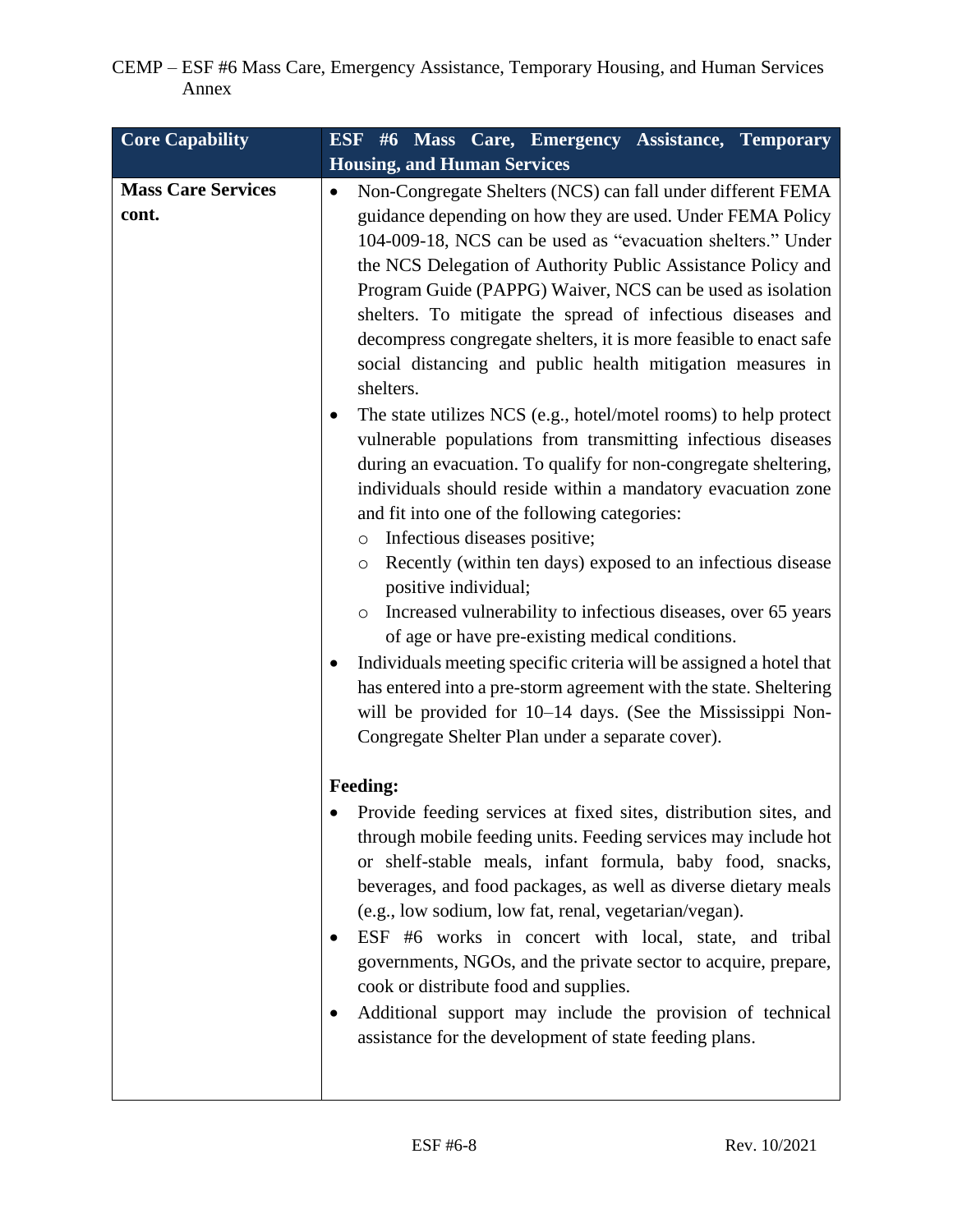| <b>Core Capability</b>    | ESF #6 Mass Care, Emergency Assistance, Temporary                                                                                                                                                                    |
|---------------------------|----------------------------------------------------------------------------------------------------------------------------------------------------------------------------------------------------------------------|
|                           | <b>Housing, and Human Services</b>                                                                                                                                                                                   |
| <b>Mass Care Services</b> | <b>Distribution of Emergency Supplies:</b>                                                                                                                                                                           |
| cont.                     | Acquire and deliver life-sustaining resources, hygiene items,<br>$\bullet$<br>and clean-up items to meet the urgent needs of disaster<br>survivors.<br>Additional support includes transportation, warehousing,<br>٠ |
|                           | equipment, technical assistance, and other mission-critical<br>services.                                                                                                                                             |
|                           | <b>Reunification:</b>                                                                                                                                                                                                |
|                           | Provide facilitated assistance for children separated from their<br>$\bullet$<br>$parent(s)/legal$ guardian $(s)$ , as well as adults from their families<br>due to disaster.                                        |
|                           | Support reunification efforts at the local, state, or tribal levels<br>$\bullet$<br>with technical assistance.                                                                                                       |
|                           | <b>Emergency Assistance:</b>                                                                                                                                                                                         |
|                           | ESF #6 coordinates resources and emergency assistance to<br>$\bullet$                                                                                                                                                |
|                           | support local, state, and tribal governments, NGOs, and the<br>private sector.                                                                                                                                       |
|                           | Voluntary Agency Coordination: Facilitates the coordination<br>$\bullet$                                                                                                                                             |
|                           | of NGOs, places of worship, and the private sector to ensure that                                                                                                                                                    |
|                           | capabilities, resources, and services are integrated into local,<br>state, and tribal response.                                                                                                                      |
|                           | <b>Volunteer</b><br>and Donation<br><b>Management:</b><br>Coordinates<br>$\bullet$                                                                                                                                   |
|                           | unaffiliated organizations,<br>unaffiliated volunteers,<br>and                                                                                                                                                       |
|                           | unsolicited donated goods to support all ESFs.<br>Essential Community Relief Services: Coordinates and<br>$\bullet$                                                                                                  |
|                           | delivers debris removal from disaster survivor residences;<br>sandbagging; mud-out; tear-out; chainsaw work; warehouse<br>management; transportation and distribution coordination;                                  |
|                           | childcare services; emotional and spiritual care and counseling;                                                                                                                                                     |
|                           | financial assistance; financial counseling; disaster-related                                                                                                                                                         |
|                           | casework and case management; and other essential services.                                                                                                                                                          |
|                           | Mass Evacuation: Supports affected and host jurisdiction mass<br>٠                                                                                                                                                   |
|                           | evacuation activities, including providing mass care services                                                                                                                                                        |
|                           | and tracking the movement of evacuees, their household pets,<br>service animals, and medical equipment. Deploys resources to                                                                                         |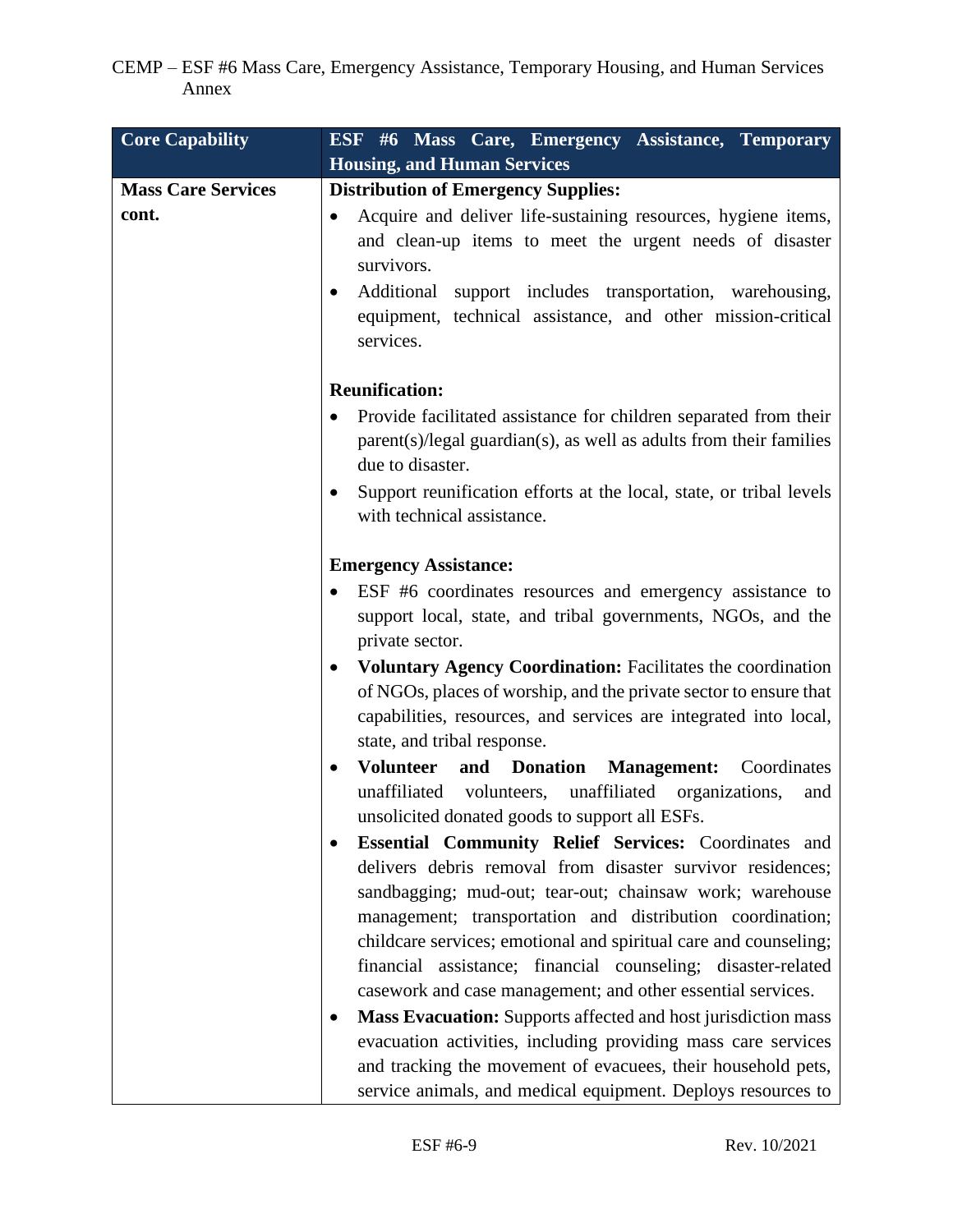| <b>Core Capability</b>             | ESF #6 Mass Care, Emergency Assistance, Temporary                                                                                                                                                                                                                                                                                                                                                                                                                                                                                                                                                                                                                                                                                                                                                                                                                                                                                                                                                                                                                                                                                                                                                                                                                                                                                                                                                                                                                                                                                           |
|------------------------------------|---------------------------------------------------------------------------------------------------------------------------------------------------------------------------------------------------------------------------------------------------------------------------------------------------------------------------------------------------------------------------------------------------------------------------------------------------------------------------------------------------------------------------------------------------------------------------------------------------------------------------------------------------------------------------------------------------------------------------------------------------------------------------------------------------------------------------------------------------------------------------------------------------------------------------------------------------------------------------------------------------------------------------------------------------------------------------------------------------------------------------------------------------------------------------------------------------------------------------------------------------------------------------------------------------------------------------------------------------------------------------------------------------------------------------------------------------------------------------------------------------------------------------------------------|
|                                    | <b>Housing, and Human Services</b>                                                                                                                                                                                                                                                                                                                                                                                                                                                                                                                                                                                                                                                                                                                                                                                                                                                                                                                                                                                                                                                                                                                                                                                                                                                                                                                                                                                                                                                                                                          |
| <b>Mass Care Services</b><br>cont. | support affected and host jurisdiction evacuation operations,<br>including mass evacuation tracking system kits and staff to<br>provide technical assistance. In coordination with ESF #8 Public<br>Health and Medical Services, it offers mass care services to<br>medical patient evacuees. (Note: Evacuees who have chronic<br>medical conditions may be evacuated with the general<br>population. For evacuation of patients, refer to ESF #8).<br><b>Disability and Other Access and Functional Needs Support:</b><br>Coordinate and provide equipment, supplies, and services<br>required to assist children and adults with disabilities and others<br>and functional needs to<br>with<br>access<br>maintain<br>their<br>independence.<br>Household Pets and Service Animals: Coordinate and provide<br>٠<br>rescue, transportation, shelter, reunification, care, and essential<br>needs of household pets and service animals during response<br>operations to ensure their safety and well-being. Service animals<br>are not pets and may not be separated from individuals with a<br>disability or other access and functional needs; service animals<br>should be permitted anywhere open to the public.<br><b>Nonconventional/Transitional Sheltering: Provide resources</b><br>and technical assistance in support of local, state, tribal, and<br>NGOs when traditional sheltering is not available or feasible or<br>when the impact of the disaster is of such magnitude that<br>extended shelter operations are required. |
|                                    | <b>Human Services:</b><br>Human Services: Provide assistance to address the non-<br>housing needs of individuals and families.<br>Crisis Counseling: Provide crisis counseling, mental health<br>٠<br>services, and similar immediate, short-term psychological<br>assistance to disaster survivors.<br>Disaster Case Management: Assist eligible survivors with<br>developing and carrying out a disaster recovery plan.<br>Streamline assistance, prevent duplication of benefits, and<br>provide an efficient referral system.<br>Legal Services: Provide low-income survivors with free legal<br>$\bullet$<br>advice.                                                                                                                                                                                                                                                                                                                                                                                                                                                                                                                                                                                                                                                                                                                                                                                                                                                                                                                   |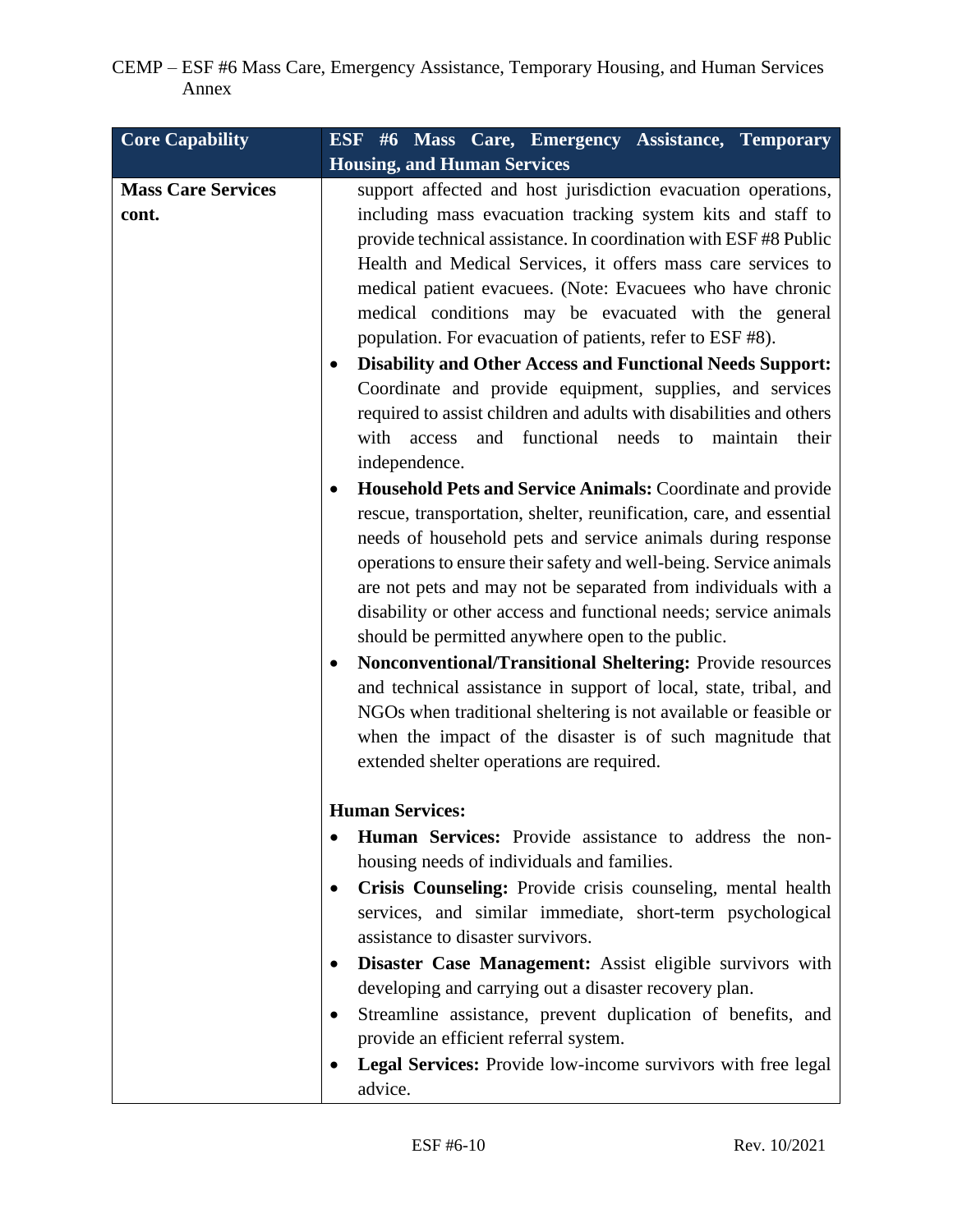| <b>Core Capability</b>             | ESF #6 Mass Care, Emergency Assistance, Temporary                                                                                                                                                                                                                                                                                                                                                                                                                                                                                                                                                                                                                                                                                                                                                                                                                                                                                                                                                                                                                           |
|------------------------------------|-----------------------------------------------------------------------------------------------------------------------------------------------------------------------------------------------------------------------------------------------------------------------------------------------------------------------------------------------------------------------------------------------------------------------------------------------------------------------------------------------------------------------------------------------------------------------------------------------------------------------------------------------------------------------------------------------------------------------------------------------------------------------------------------------------------------------------------------------------------------------------------------------------------------------------------------------------------------------------------------------------------------------------------------------------------------------------|
|                                    | <b>Housing, and Human Services</b>                                                                                                                                                                                                                                                                                                                                                                                                                                                                                                                                                                                                                                                                                                                                                                                                                                                                                                                                                                                                                                          |
| <b>Mass Care Services</b><br>cont. | Disability Unmet Needs: Provide state, local, and tribal<br>$\bullet$<br>governments, the public sector, and non-profit organizations<br>with the tools, training, resources, and strategies necessary to<br>help ensure people with disabilities can participate in and<br>benefit from programs and services during all phases of disaster<br>recovery. Help disaster survivors with medical, dental, funeral,<br>personal property, transportation, moving/storage, and other<br>expenses.<br><b>Supplemental Nutrition Assistance:</b> Established programs<br>provide eligible households with supplemental nutrition<br>assistance when food is lost due to a declared disaster.<br>Tax Relief: Coordinate with state entities that provide tax relief<br>to survivors with substantial verified disaster-caused losses.<br><b>Unemployment Assistance:</b> Provide qualifying disaster<br>survivors who have lost their jobs with unemployment benefits.<br><b>Federal Programs</b>                                                                                  |
|                                    | <b>Temporary Roof Repair:</b> Provides quick repairs to damaged<br>roofs on private homes that allow residents to return to and<br>remain in their own homes while making permanent repairs.<br><b>Repair Program:</b> Provides financial assistance to homeowners<br>or landlords to repair their primary residence, utilities, and<br>residential infrastructure.<br><b>Replacement Program:</b> Provides financial assistance to<br>homeowners to assist with the replacement of their destroyed<br>primary residence.<br>Housing Resource Databases: Identifies housing resources<br>from the private sector and other Federal agencies available to<br>disaster survivors, including physically accessible housing<br>options.<br><b>Rental Assistance:</b> Provides financial assistance to eligible<br>٠<br>disaster survivors for the rental of a housing resource.<br>Transportation to Other Locations: Assist individuals and<br>families relocating outside of the disaster area to locations<br>where short-term or long-term housing resources are available. |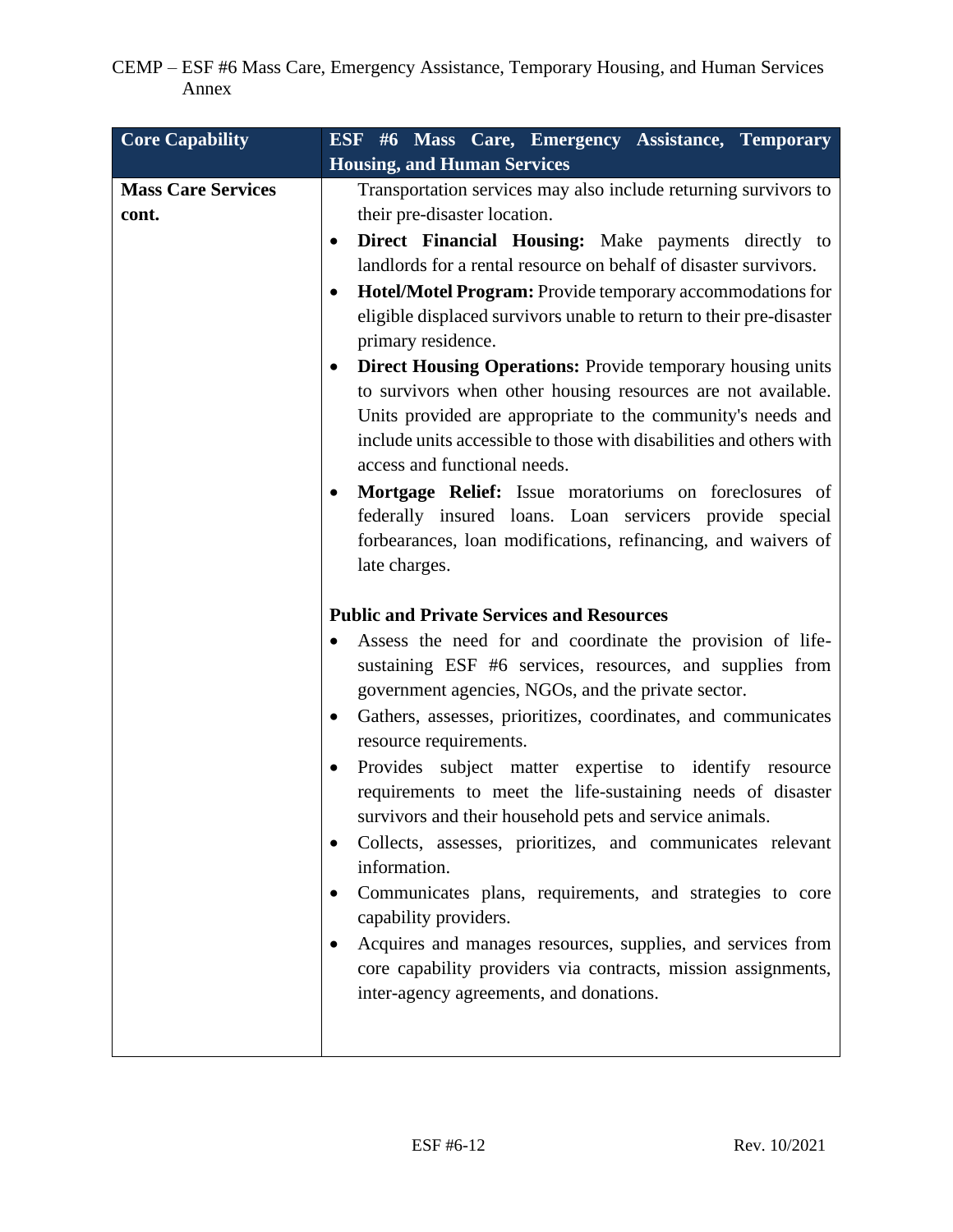| <b>Core Capability</b>                                                                  | ESF #6 Mass Care, Emergency Assistance, Temporary                                                                                                                                                                                                                                                                                                                                                                                                                                                                                                                                                                                                                                                                                                                                                                            |
|-----------------------------------------------------------------------------------------|------------------------------------------------------------------------------------------------------------------------------------------------------------------------------------------------------------------------------------------------------------------------------------------------------------------------------------------------------------------------------------------------------------------------------------------------------------------------------------------------------------------------------------------------------------------------------------------------------------------------------------------------------------------------------------------------------------------------------------------------------------------------------------------------------------------------------|
|                                                                                         | <b>Housing, and Human Services</b>                                                                                                                                                                                                                                                                                                                                                                                                                                                                                                                                                                                                                                                                                                                                                                                           |
| <b>Public Health,</b><br>Healthcare, and<br><b>Emergency Medical</b><br><b>Services</b> | Identify and communicate life-saving and life-sustaining<br>٠<br>requirements for disaster survivors, household pets, and service<br>animals.<br>Coordinates with core capability service providers to ensure that<br>ESF #6 service delivery locations are appropriately provisioned<br>and operated in a safe, sanitary, secure, and timely manner.<br>Works across public health systems to include accessibility                                                                                                                                                                                                                                                                                                                                                                                                         |
|                                                                                         | features for all people with disabilities, with accommodations as<br>necessary.<br>Gathers, assesses, prioritizes, coordinates, and communicates<br>public health and medical requirements of survivors and their<br>household pets and service animals in congregate care facilities<br>to core capability providers.<br>Collects, assesses, prioritizes, and communicates relevant<br>public health and medical needs information to survivors in<br>facilities where mass care services are provided.<br>Communicates plans, requirements, and strategies to core<br>٠<br>capability service providers.<br>Acquires and manages resources, supplies, and services from<br>core capability service providers via contracts, mission<br>assignments, interagency agreements, and donations.                                 |
| <b>Critical Transportation</b>                                                          | Support the collection, analysis, dissemination, and reporting of<br>$\bullet$<br>transportation infrastructure damage from ESF #6 service<br>delivery sites.<br>Identifies, requests, and acquires transportation resources to<br>deliver life-sustaining supplies and services to the affected<br>$area(s)$ .<br>Identifies and provides critical transportation for survivors with<br>$\bullet$<br>disabilities and others with access and functional needs.<br>Advises state, local, and tribal partners on evacuation planning<br>and accessible transportation for people using wheelchairs and<br>other mobility devices.<br>Supports mobilization and implementation of mechanisms to<br>track the movement of evacuees, resources, household pets,<br>individuals with disabilities, or other access and functional |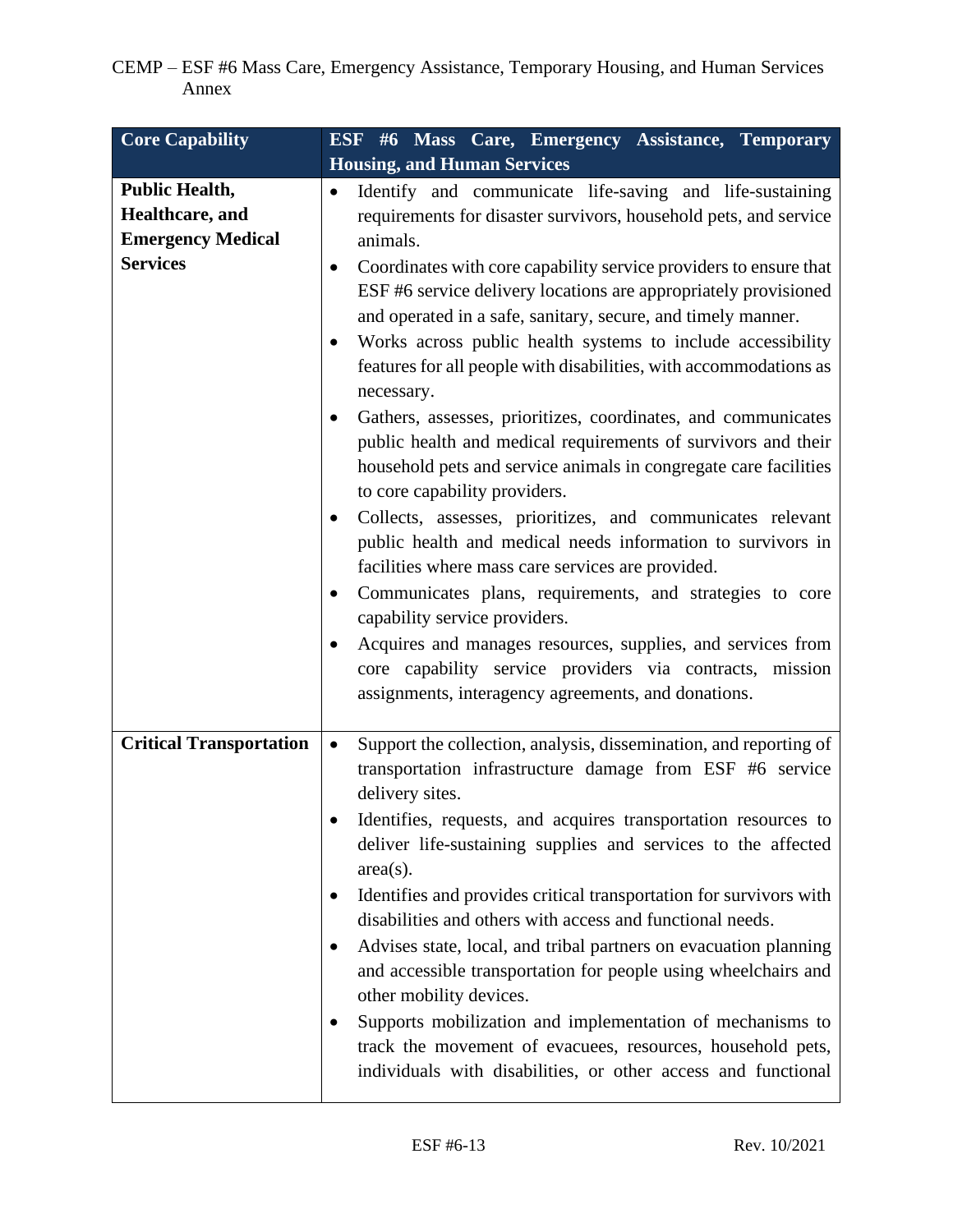| <b>Core Capability</b>                        | ESF #6 Mass Care, Emergency Assistance, Temporary                                                                                                                                                                                                                                                                                                                                                                                                                                                                                                                                                                                     |
|-----------------------------------------------|---------------------------------------------------------------------------------------------------------------------------------------------------------------------------------------------------------------------------------------------------------------------------------------------------------------------------------------------------------------------------------------------------------------------------------------------------------------------------------------------------------------------------------------------------------------------------------------------------------------------------------------|
|                                               | <b>Housing, and Human Services</b>                                                                                                                                                                                                                                                                                                                                                                                                                                                                                                                                                                                                    |
| <b>Critical Transportation</b><br>cont.       | needs with their service animals, medical equipment, and<br>luggage.<br>Provides mass care support to survivors at embarkation,<br>debarkation, and reception centers; evacuation transportation<br>hubs; and post-decontamination areas to ensure that basic needs<br>are met, including hydration, feeding, tracking, medical needs,<br>and information.<br>Provides resources, subject matter expertise, and coordination<br>with other ESF #6 partners to support mass evacuation activities<br>and ensure the safe evacuation of household pets and service<br>animals.                                                          |
|                                               | (Note: Evacuees who have chronic medical conditions may be<br>evacuated with the general population. For evacuation of patients,<br>refer to ESF #8.)<br>Provide resources for the care of survivors evacuating from the<br>affected area.<br>Communicates plans, requirements, and strategies to core<br>capability service providers.<br>Acquires and manages resources, supplies, and services from<br>core capability service providers via contracts, mission<br>assignments, interagency agreements, and donations.                                                                                                             |
| <b>Fatality Management</b><br><b>Services</b> | Provides mechanisms to support notification/transportation of<br>$\bullet$<br>family members to make appropriate arrangements for deceased<br>relatives;<br>Provides support and funding for crisis counseling services to<br>the bereaved;<br>Provides transportation and mass care services for survivors<br>reuniting with deceased family members;<br>Communicates plans, requirements, and strategies to core<br>capability service providers.<br>Acquires and manages resources, supplies, and services from<br>core capability service providers via contracts, mission<br>assignments, interagency agreements, and donations. |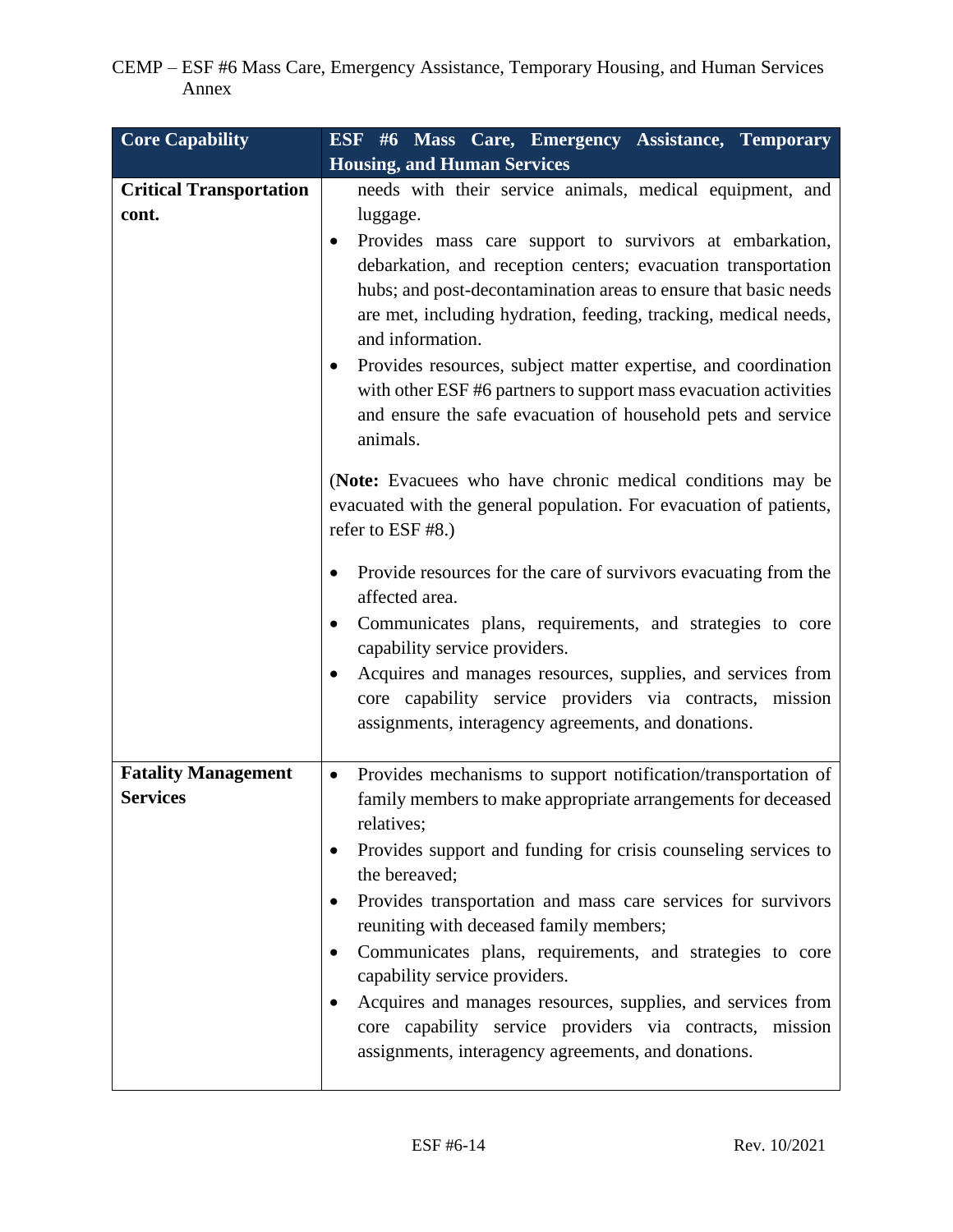## **4. POLICIES.**

**a.** Through the State Emergency Operations Center (SEOC), the Mississippi Emergency Management Agency (MEMA) will maintain overall direction, control, and coordination of the response and recovery efforts through coordination with all participating agencies to include federal agencies tasked by the FEMA.

**b.** Mississippi Department of Human Services (MDHS) will appoint an Emergency Coordinating Officer (ECO) to serve as State Mass Care Coordinator (ESF #6 Coordinator) to work in conjunction with MEMA, other state agencies, and federal agencies in an emergency mass care and human services capacity at the SEOC.

**c.** ESF #6 Coordinator will coordinate with all appropriate agencies/departments and organizations to ensure operational readiness in time of emergency. State assistance priorities for this function in conjunction with other ESFs include, but are not limited to:

**(1)** ESF #6 support may vary depending on an incident impact assessment, the magnitude and type of event, and the response and recovery efforts stage.

**(2)** ESF #6 supports mass care activities and provides services without regard to economic status or racial, religious, political, ethnic, or other affiliation.

**(3)** ESF # 6 support and services provided will be in accordance with existing federal and state statutes, rules, and regulations.

**(4)** Personnel will be assigned to support ESF #6 functions in accordance with the rules and regulations of their respective parent agencies.

**(5)** ESF #6 will coordinate with ESF #1 Transportation, ESF #3 Public Works and Engineering, and ESF #5 Emergency Management regarding recovery and mitigation assistance, as appropriate.

**(6)** ESF #6 will reduce duplication of efforts and benefits to the extent possible. This includes streamlining assistance as appropriate and identifying recovery and mitigation measures to support county and municipal planning efforts.

**(7)** The NGOs, including non-profit organizations and faith-based organizations, refer to the Emergency Management Law, MS Code Ann. § 33-15 (1972).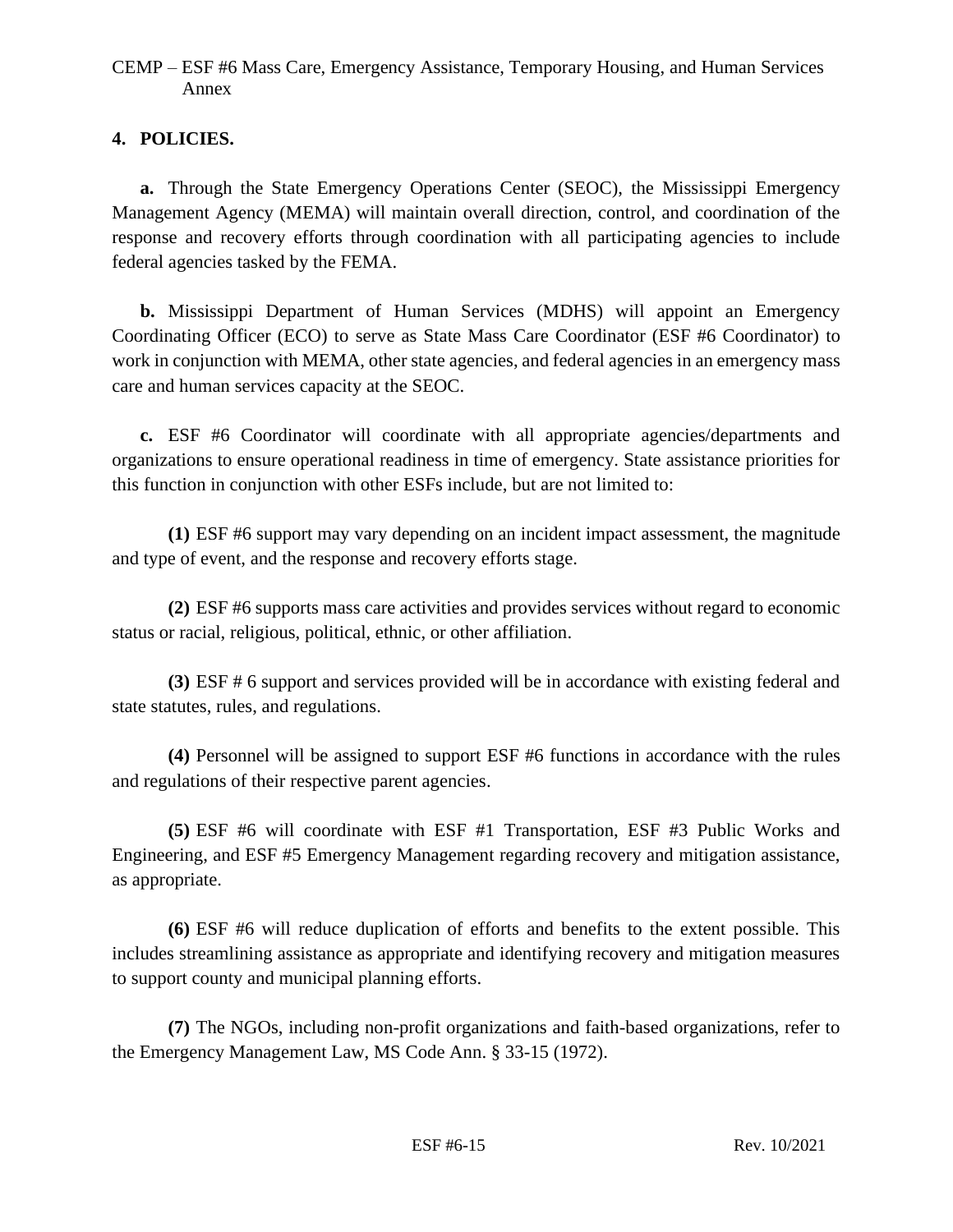**d.** All available local, private, semi-private, and state resources will be deployed through the Statewide Emergency Assistance Compact (SMAC) to the maximum extent possible before requesting Emergency Management Assistance Compact (EMAC) or federal assets.

**e.** If state resources either have been exhausted or are expected to be exhausted before meeting the demand, the ESF #6 Coordinator will recommend that assistance be requested from other states through EMAC or from FEMA.

**f.** The ESF #6 Coordinator will coordinate from the SEOC or virtually, incident-dependent. However, a catastrophic event may require establishing an additional forward coordination element near the impacted area.

**g.** State mass care and human services planning consider county and municipal policies and plans used to control the movement of relief personnel, equipment, and supplies, as well as locally established priorities for determining precedence of movement.

**h.** To ensure the orderly flow of resources, state agencies should coordinate all mass care, emergency assistance, temporary housing, and human services activities with ESF #6.

**i.** Individuals in need of additional response assistance may include those with disabilities, live in institutional settings, are elderly, from diverse cultures, have limited English proficiency or non-English speaking, are children, or are transportation disadvantaged.

**j.** The state response community recognizes the varying and special requirements of individuals that require and utilize the assistance of family members, personal assistants, and/or service animals. The state is committed to ensuring that these individuals' physical and mental health needs are appropriately addressed. The individuals and assistance providers remain together to the maximum extent possible during an evacuation, transport, sheltering, or the delivery of other services. Service animals shall be treated as required by law (e.g., the ADA of 1990).

**k.** The state response community recognizes the varying and special requirements of children. The state is committed to ensuring that children's physical and mental health needs will be appropriately addressed. Children will remain with their families or caregivers to the maximum extent possible during an evacuation, transport, sheltering, or the delivery of other services.

**5. CONCEPT OF OPERATIONS.** ESF #6, in conjunction with MEMA, will coordinate state response and recovery operations in close coordination with local, state, and tribal governments, volunteer organizations, and the private sector. ESF #6 assistance is managed and coordinated at the lowest possible organizational level - e.g., the local and field offices and the SEOC. Only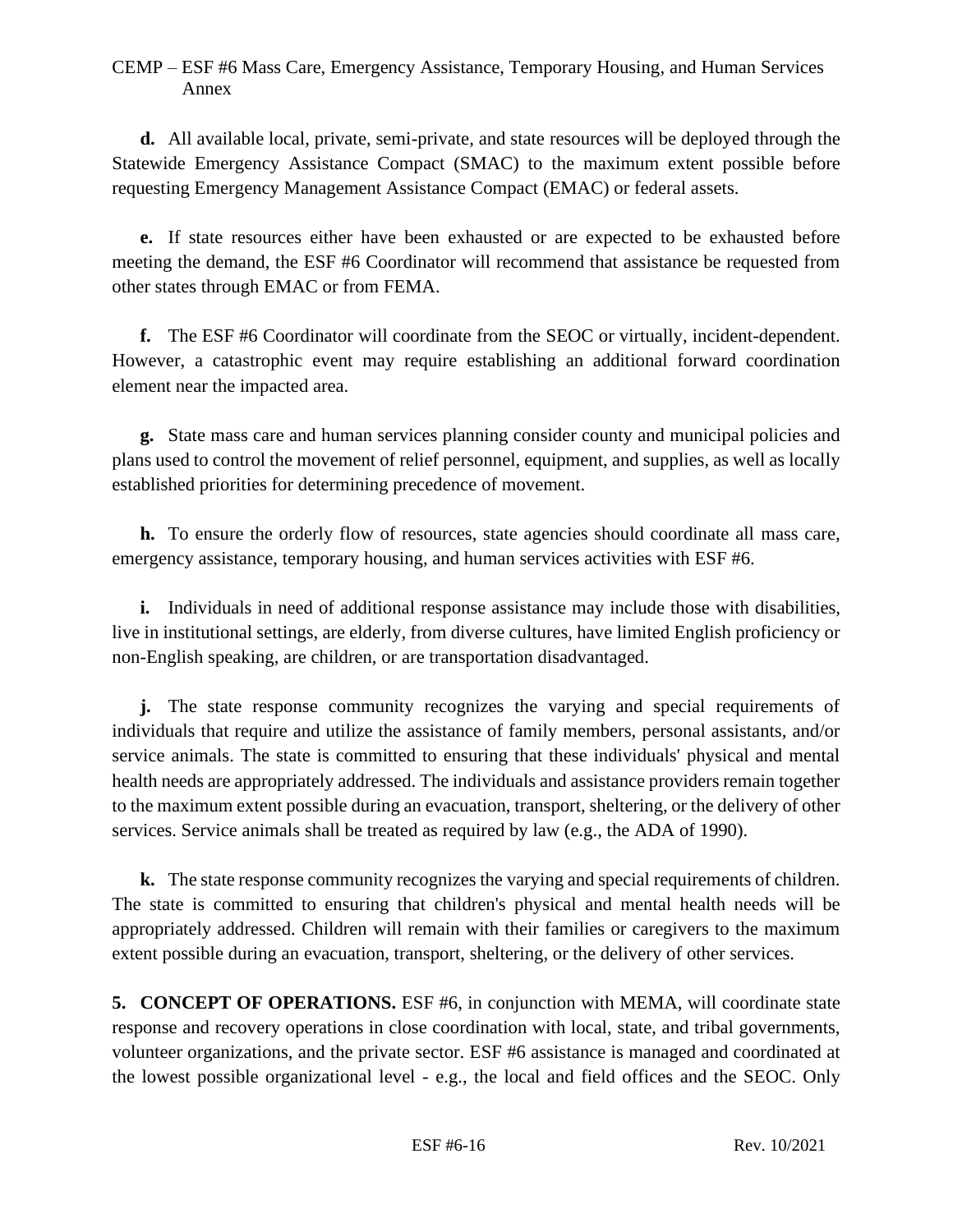requests that cannot be filled or issues not resolved at the local levels are elevated to the SEOC Human Service Branch/ESF #6 for resolution.

### **a. Assumptions.**

**(1)** The local government has the primary responsibility of sheltering citizens.

**(2)** The local government will first call trained voluntary agencies for mass care services. Shelter sites with the American Red Cross agreements per accepted hurricane shelter standards will be considered a first step to identifying shelters. If the local government becomes overwhelmed, state services are requested via Resource Request and Deployment Module (RRDM) in WebEOC to the ESF #6 Coordinator.

**(3)** Existing state telecommunications infrastructure will provide the primary means for state government communications.

**(4)** Most emergencies and disasters involve damage to property to some extent. Roads, bridges, public utility systems, public and private buildings, homes, and other facilities will have to be inspected, cleared for use, reinforced, quarantined, or demolished to ensure safety.

**(5)** Numerous volunteering entities, both governmental and non-governmental, may mobilize personnel, supplies, and equipment to affected areas with neither coordination nor communication with the SEOC or deployed elements.

### **b. General.**

**(1)** Initial response activities will focus on the immediate needs of victims.

**(2)** Recovery efforts are initiated concurrently with response activities.

**(3)** MEMA will keep all responsible agencies informed of impending conditions (incident developments, weather, hazardous materials, or other events) that would cause them to assume a readiness posture for activating the SEOC for possible deployment to a forward area of operation or other activity.

**(4)** Primary agencies (including MEMA) and support agencies will perform tasks under their authority, as applicable, in addition to missions received under the authority of MEMA.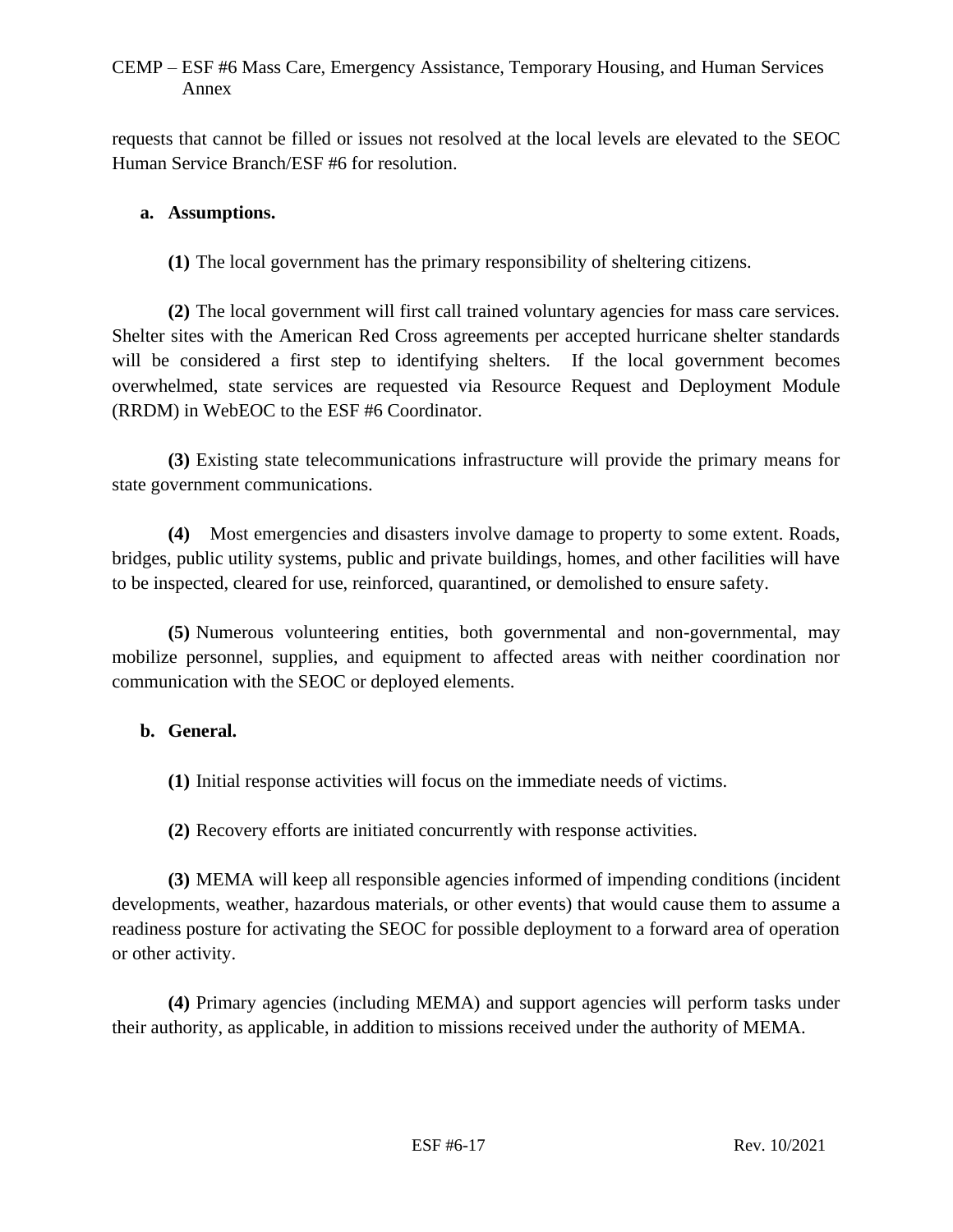**(5)** When ESF #6 is activated, ESF #5 and other appropriate support ESFs will be activated to support the event. ESF #6 will continually assess and develop action plans for ESF #5 to ensure all supporting agencies function appropriately and in a coordinated manner.

**(6)** MDHS will coordinate with the American Red Cross to support shelter operations. This includes supporting the American Red Cross in the operation of shelters/temporary housing, food services, emergency human needs. Limited health and medical needs may be coordinated through ESF #8.

**(7)** The Mississippi Division of Medicaid (DOM) will support the American Red Cross in the operation of shelters. Coordination will occur through the ESF #6 Coordinator and DOM ECO, and the support request will be submitted via the RRDM in WebEOC.

**(8)** The ESF #6 Coordinator will activate the following multi-agency task forces when deemed necessary: Mass Care, Sheltering, Feeding, Reunification, and Shelter Transition.

**(9)** The State Disaster Housing Program (SDHP) will be implemented as appropriate to augment the resources of the American Red Cross and other participating agencies.

**(10)** State or federal assistance may be required to identify and deploy resources from outside the affected area to ensure a timely, efficient, and effective response and recovery.

**(11)** As a Joint Field Office (JFO) and other support facilities are established, state personnel will be housed jointly with federal counterparts.

**(12)** MEMA will provide public information to evacuees through the SEOC Joint Information Center (JIC), Mississippi Public Broadcasting (MPB), and commercial broadcast media.

**(13)** Working in coordination with the SEOC and SWP, the JIC will release special weather statements and warnings provided by the National Weather Service (NWS) to emergency workers and the general population. These releases will be made through the normal ESF #15 release networks, SWP AtHoc mass notifications, and additionally provided to emergency work sites, staging areas, and other incident support sites as needed.

### **c. General Population Shelters.**

**(1)** Under the Emergency Management Law, MS Code Ann. § 33-15-17 (1972), local governments have the authority to direct municipalities and counties to assist in staffing emergency shelters.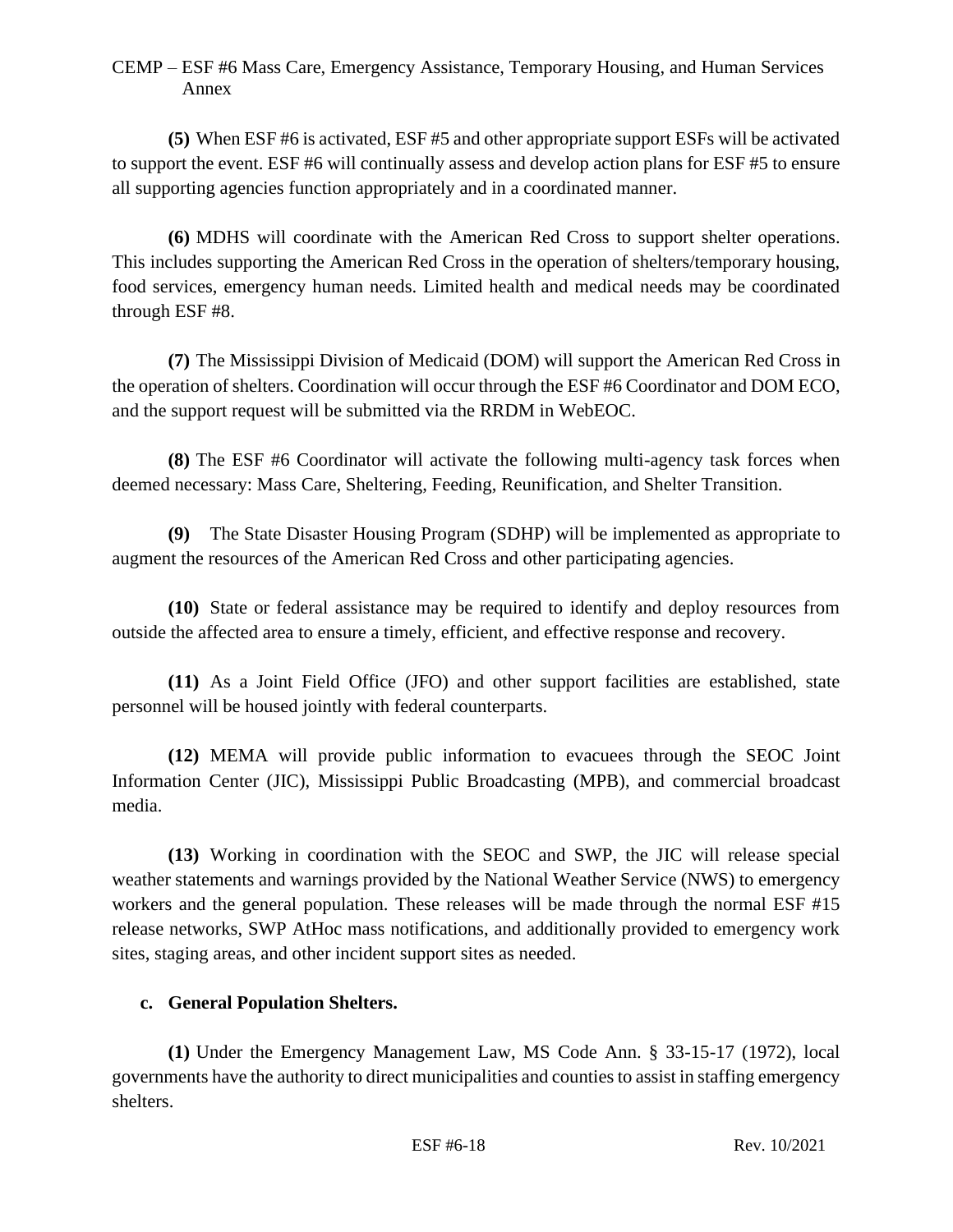**(2)** Once local government and local voluntary agencies have exceeded local assets, assistance can be requested from the SEOC by the local Emergency Operations Center (EOC)/Emergency Management Agency (EMA).

**(3)** MDHS has the coordinating responsibility with the assistance of primary, support, and other non-governmental agencies.

### **d. Medical Needs Shelter.**

**(1)** Mississippi State Department of Health (MSDH) has lead responsibility for identifying staffing resources needed at the State Medical Needs Shelter (SMNS).

**(2)** MSDH shall work in conjunction with the Mississippi Community College Board (MCCB) to pre-identify locations to be used as supplemental SMNS.

**(3)** Additional information for medical needs sheltering can be found in ESF #8.

## **e. Household Pets and Animal Shelters.**

**(1)** Mississippi Board of Animal Health (MBAH) serves as the lead agency for sheltering requirements for pet and animal shelters during an incident.

**(2)** Additional guidance and information for Animal Sheltering can be found in the ESF #11 Animal, Agriculture, and Natural Resources Annex.

## **f. Opening Shelters.**

**(1)** The local government will open shelters in coordination with the state. NGOs may open self-supported shelters independent of government. MEMA, in conjunction with MDHS, will have overall management of shelters for the state.

**(2)** ESF #6 informs local, state, and tribal decision-makers about the status of shelters and applicable shelter zones. This information is distributed to evacuees enroute to shelters by ESF #15 via media outlets.

### **g. Shelter Resources.**

**(1)** The Mississippi Shelter Resource Directory (located in the WebEOC Shelter Board) lists all available public shelters located throughout the State.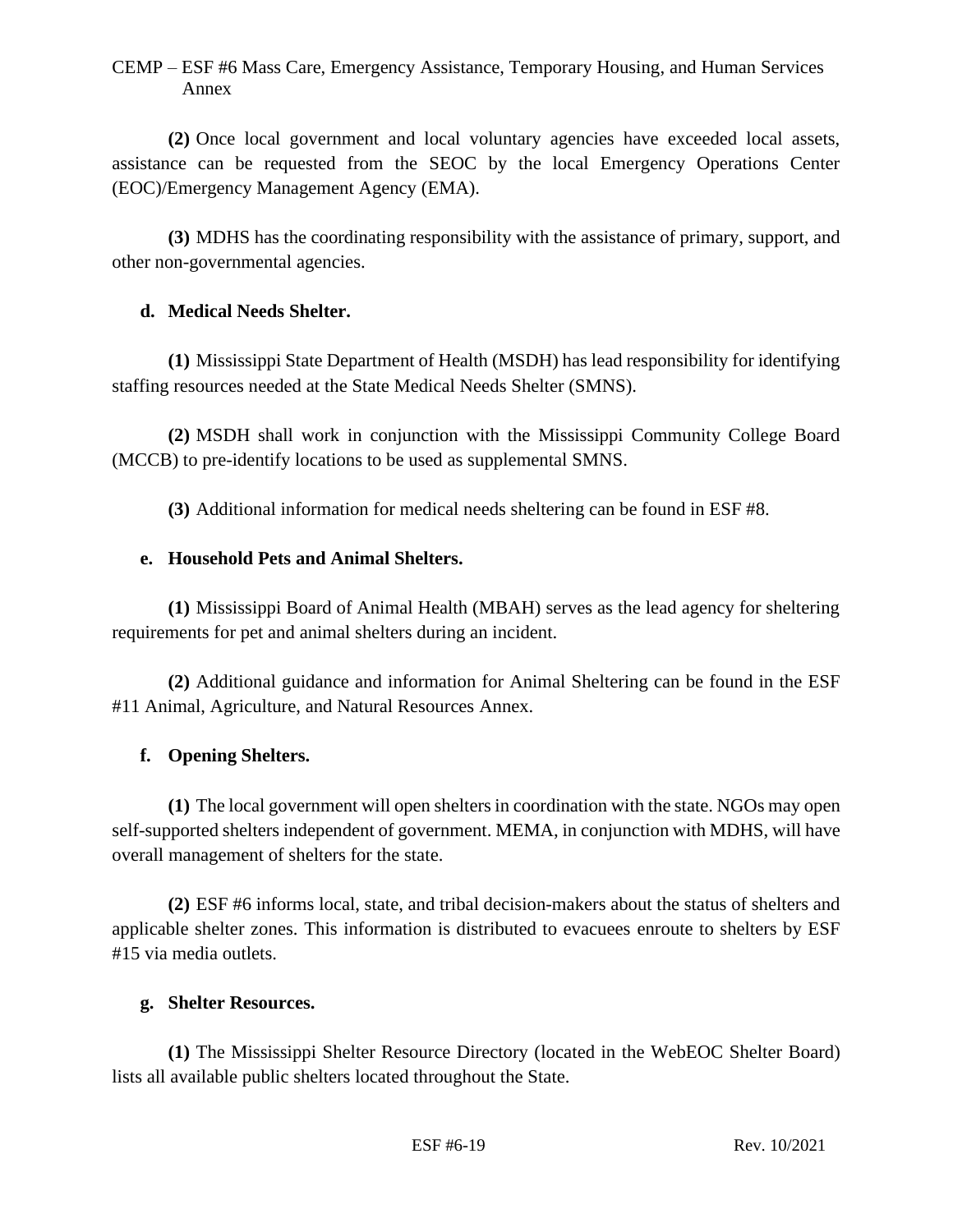**(2)** The State is divided into six shelter zones. Each zone identifies shelter locations, occupant capacities, and support capabilities by city and county.

**(3)** During hurricane contra-flow, the contra-flow plan provides shelter activation beginning in the furthermost part of the state and moving towards the impacted area as shelters fill up, thereby leaving the shelters nearest the event accessible to Mississippi residents should the need to evacuate occur.

### **h. Mass Feeding/Procurement of Food Resources.**

**(1)** Mississippi Department of Education (MDE)/Office of Child Nutrition (OCN) will serve on the task force/committee to ensure efficient and timely forecasting of all food commodities used as part of shelter resources or congregate feeding sites implemented. OCN serves as the state distributing agency. It has the authority to release the United States Department of Agriculture (USDA) commodities from its warehouses within the state based on a Presidential Declaration or situations of distress.

**(2)** MDE will ensure all feeding capabilities are accessible to those with alternative feeding needs such as Enterostomy Feeding, including Percutaneous Endoscopic Gastrostomy (PEG) and Percutaneous Endoscopic Jejunostomy (PEJ).

**(3)** MDE will assist other key state agencies, as feasible, to ensure that established procedures and policies are implemented during the response phase to meet the requirements of local government.

### **i. Post Disaster Operations.**

**(1)** Information regarding re-entry to point(s) of origin will be relayed or provided to all active shelter locations for dissemination to evacuees.

**(2)** Re-entry information affecting out-of-state evacuees sheltered in Mississippi will be obtained from the affected state and disseminated by ESF #6 to the appropriate shelter locations.

**(3)** Evacuees cannot be detained from leaving shelters if so desired; however, they may be detained from re-entering a disaster area if it is officially deemed unsafe. Re-entry decisions are made jointly by the state and affected local governments.

**j. Reunification.** When disasters result in large numbers of casualties, power and phone outages, evacuations, and high levels of media coverage, local jurisdictions can quickly become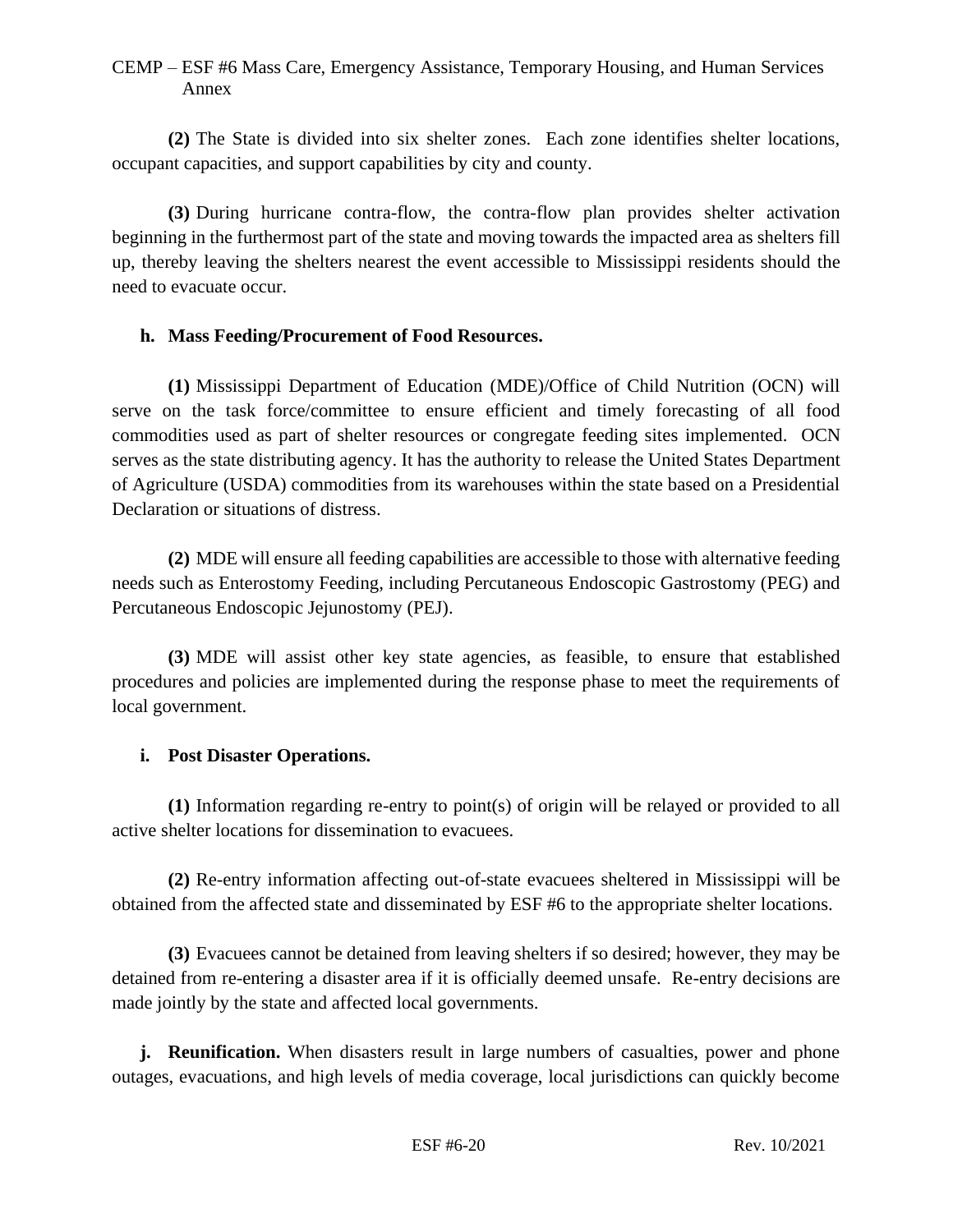overwhelmed with requests from concerned family, friends, and colleagues to locate individuals within the disaster-impacted area.

When reunification needs surpass local capabilities during catastrophic disasters, the State Mass Care Coordinator will activate the state Multi-Agency Reunification Task Force (MARTF). The MARTF will coordinate closely with the National Center for Missing and Exploited Children (NCMEC) to facilitate the reunification of children. The American Red Cross also offers reunification services. When deemed necessary, the MARTF may recommend activating a Reunification Multi-Agency Coordination Center (R-MACC), which may occur virtually until a site can be located and stood up.

**k. Repatriation.** The State of Mississippi will assist evacuees by coordinating the reception, temporary care, and transportation of displaced persons to final destinations. MDHS is the state agency responsible for developing and maintaining the state Repatriation Plan in collaboration with stakeholders.

**6. ORGANIZATION.** ESF #6 is a component of the SEOC/Operations Section/Human Services Branch.

**a. State Emergency Operations Center.** In an incident or a major declared state emergency, the ESF #6 Emergency Coordination staff will support the SEOC virtually or take up positions at the SEOC, situationally dependent. A current list of agency emergency notifications is maintained at the SEOC.

**b. SEOC Emergency Point of Contact.** The MEMA State Warning Point (SWP) within the SEOC operates 24/7/365. The SWP is manned by Emergency Telecommunicators and an Operations Section Watch Officer. Emergency contact info is as follows:

### **(1) SWP Emergency Telecommunicator(s):**

- **(a) Phone:** (601) 933-6876, 6877, 6878 or (800) 222-6362
- **(b) E-mail:** [commo1@mema.ms.gov,](mailto:commo1@mema.ms.gov) [commo2@mema.ms.gov,](mailto:commo2@mema.ms.gov) or [commo3@mema.ms.gov](mailto:commo3@mema.ms.gov)
- **(2) Operations Section Watch Officer:**
	- **(a) Phone:** (601) 933-6671 or (800) 222-6362
	- **(b) E-mail:** [watchdesk@mema.ms.gov](mailto:watchdesk@mema.ms.gov)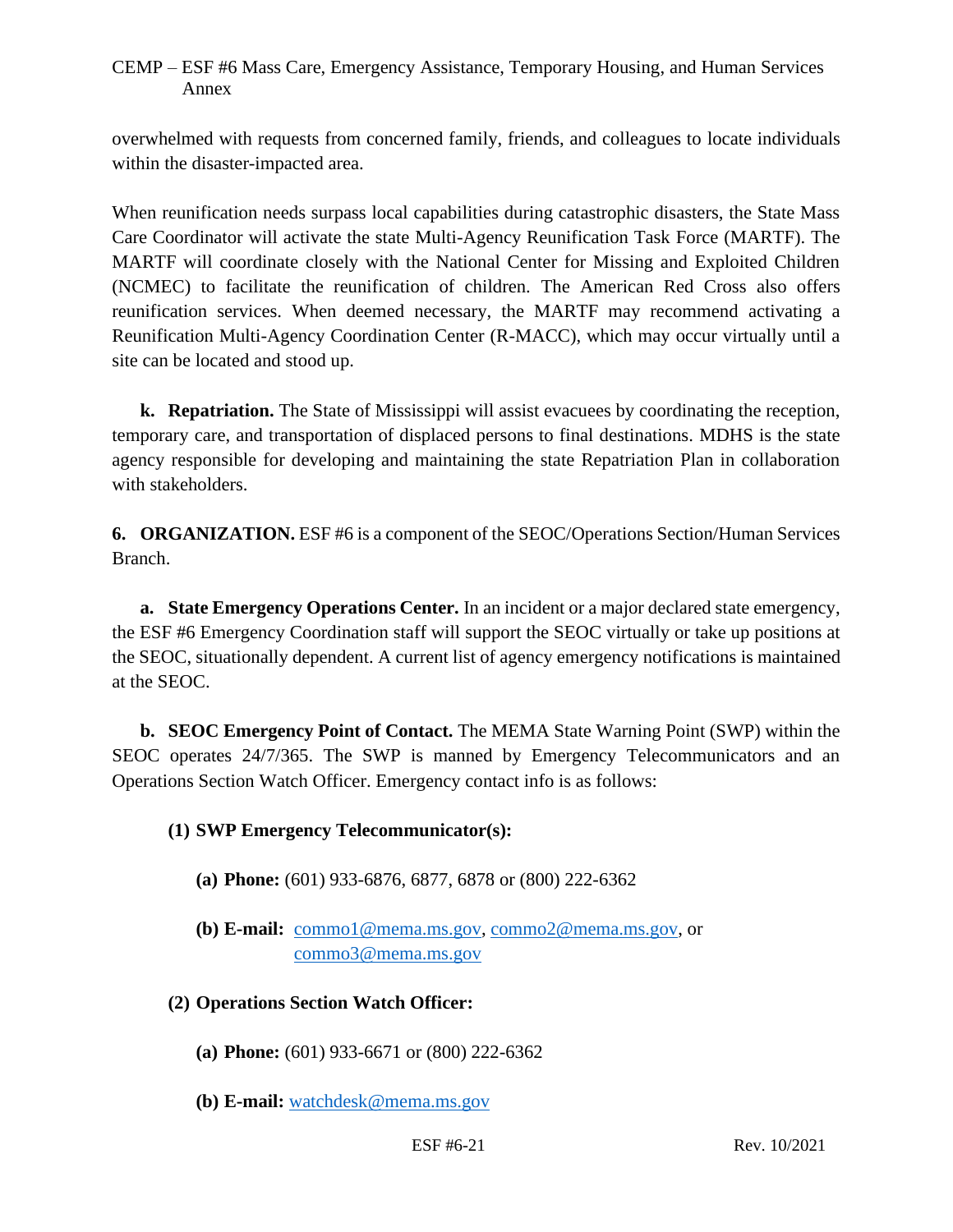**c. SEOC Sections.** The SEOC maintains the four standard ICS sections:

**(1) Operations Section.** The Operations Section establishes strategy (approach methodology, etc.) and specific tactics/actions to accomplish the goals and objectives set by Command. Operations coordinates and executes strategy and tactics to achieve response objectives.

**(2) Planning Section.** The Planning Section coordinates support activities for incident planning and contingency, long-range, and demobilization planning. Planning supports Command and Operations in processing incident information and coordinates information activities across the response system.

**(3) Logistics Section.** The Logistics Section **s**upports Command and Operations in their use of personnel, supplies, and equipment. Performs technical activities required to maintain the function of operational facilities and processes.

**(4) Finance and Administration Section.** The Finance and Administration Section **s**upports Command and Operations with administrative issues and tracks and processes incident expenses. This includes such issues as licensure requirements, regulatory compliance, and financial accounting.

See the SEOC Operations Section Chief (OSC), Watch Officer, or a SEOC Branch Director for a roster of incident-assigned Section Chiefs.

**d. SEOC Human Services Branch.** The SEOC maintains three branches within the Operations Section, Infrastructure, Emergency Services, and Human Services, each led by a Branch Director. The Human Services Branch Director position is a full-time MEMA Emergency Management Specialist. The Branch Director coordinates the activities of ESF #6 and ESF #11 and is the first line of support for assigned ECOs. The Human Services Branch Director monitors and oversees branch administrative and incident activities, WebEOC actions, SITRoom updates, branch adherence to timelines and requirements, supports ECOs with incident coordinations, and conducts SEOC staff briefings, as needed.

Human Services Branch Director desk contact information: Phone (601) 933-6764, e-mail: [humanservices@mema.ms.gov.](mailto:humanservices@mema.ms.gov)

**e. SEOC Situation Rooms.** MEMA developed the Homeland Security Information Network (HSIN) Situation Rooms (SITRooms) to provide stakeholders with a virtual EOC platform to utilize during normal operations or an incident. The SITRooms provide excellent situational awareness for both SEOC and non-SEOC participants. The SITRooms have individual pods with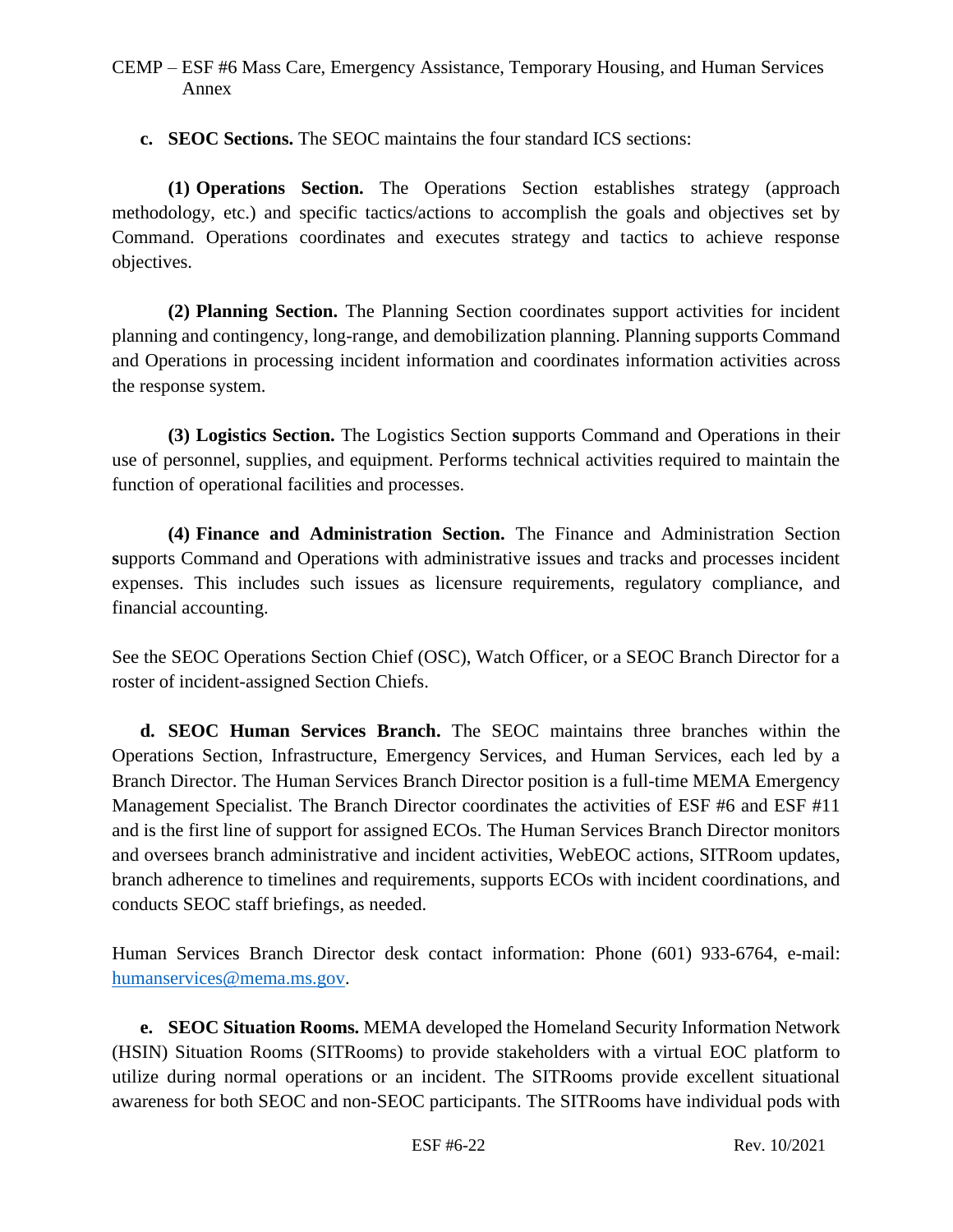attendee lists, chat capability, current incident priorities and objectives, current operational schedule and meeting times (battle rhythm), downloadable documents and maps, useful links, and video capability.

The event SITRooms utilized by the SEOC for a given event will use one of the following URLs:

<https://share.dhs.gov/msema> (Daily SITRoom: Level IV Normal Operations)

<https://share.dhs.gov/mema-incident> (General Incident SITRoom)

<https://share.dhs.gov/mema-incident1> (Severe Weather/Flooding SITRoom)

<https://share.dhs.gov/mema-incident2> (Hurricane/Tropical Storm SITRoom)

<https://share.dhs.gov/mema-incident3> (Other Emergency/Earthquake SITRoom)

<https://share.dhs.gov/mema-uas> (Unmanned Aerial Systems (UAS) SITRoom)

<https://share.dhs.gov/mrp> (Radiological SITRoom)

<https://share.dhs.gov/jicroom> (JIC SITRoom)

<https://share.dhs.gov/ms-emac> (EMAC SITRoom)

<https://share.dhs.gov/msbeoc/> (Mississippi Business Emergency Operations Center (MSBEOC) SITRoom)

Many of the above-listed SITRoom may not be active during "blue-sky" or non-event periods. The active SITRooms will be published via mass notification before or during an event/incident.

**f. Administrative and Logistical Support.** All participating ESF #6 agencies are expected to:

**(1)** Coordinate their support with the ESF #6 coordinator.

**(2)** ESF #6 coordinators will coordinate efforts with the SEOC through the Human Services Branch Director.

**(3)** Locate, identify, and set up their operational work areas and maintain logistical support for them.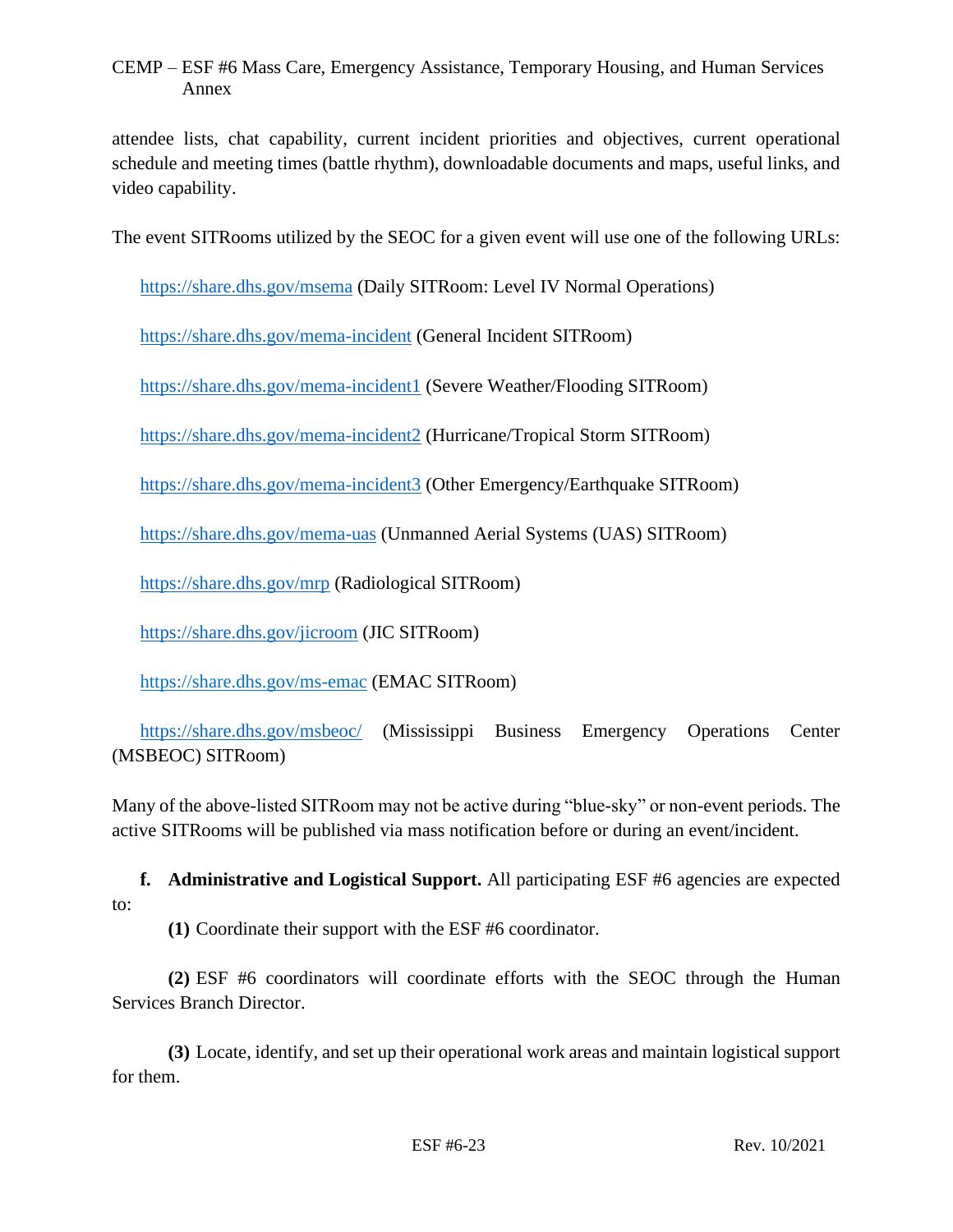**(4)** Maintain active accounts and have a working knowledge of WebEOC, the SEOC HSIN SITRoom, and Crisis Track;

**(5)** Attend and support briefings and other coordination meetings, whether at the SEOC, via telecommunications (HSIN SITRoom, ZOOM, or Microsoft Teams), or elsewhere.

**(6)** Maintain operational logs, messages, requests, and other appropriate documentation for future reference.

**(7)** Maintain maps, displays, status reports, and other information not included in the ESF #5 operations.

**(8)** Update the SEOC Human Services Branch Director on changes to the ESF #6 ECO Roster.

### **7. RESPONSIBILITIES AND ACTIONS.**

**a. Coordinating Agency.** As the Coordinating Agency for ESF #6, MDHS is responsible for, but not limited to, the following:

#### **(1) Preparedness.**

**(a)** Provide ESF #6 Emergency Coordination staff roster to carry out the CEMP virtually or at the SEOC.

**(b)** In conjunction with MEMA and other support agencies, develop and maintain a Standard Operating Procedure (SOP) for this ESF #6 Annex.

**(c)** In conjunction with MEMA and other support agencies, develop and maintain a State of Mississippi Multi-Agency Shelter Support Plan (MASSP).

**(d)** MEMA will assist in the development and maintenance of the ESF #6 SOP and the MASSP.

**(e)** MDHS coordinates training and provides shelter support staff from county MDHS operations.

**(f)** Develop planning assumptions and shelter requirements in coordination with primary and support agencies.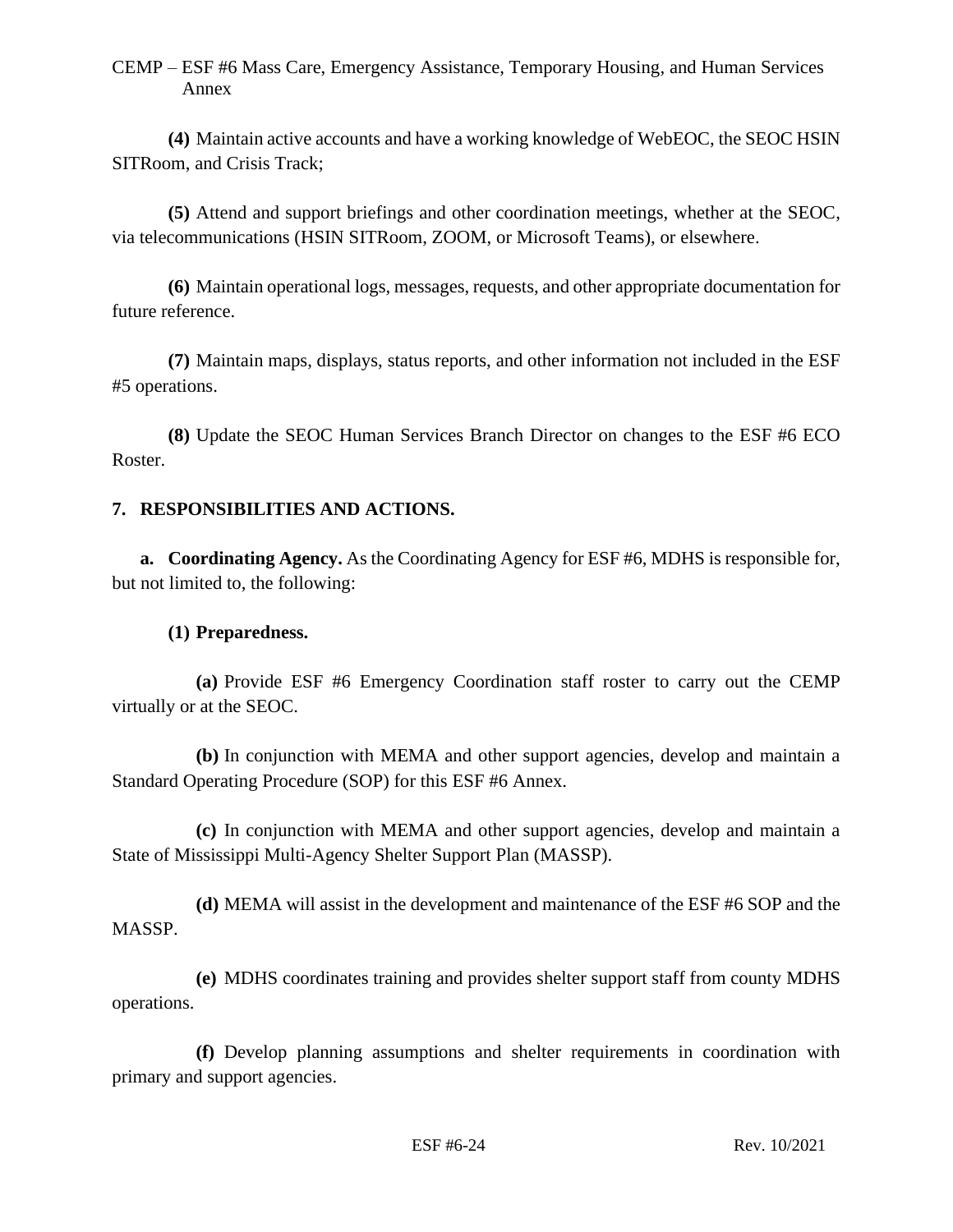**(g)** Coordinate state emergency human service resources to supplement local resources and assist the American Red Cross in mass care.

**(h)** Coordinate statewide sheltering and wrap-around operations with the American Red Cross, Salvation Army (SA), and other sheltering partners.

**(i)** Maintain access to all SEOC personnel, systems, and documentation, including but not limited to the Infrastructure Branch Director, WebEOC, HSIN SITRooms, CEMP, Annexes and Appendices, MEMA Response Framework, and all SEOC policies and procedures.

**(j)** Ensure all agencies with ESF #6 responsibility have SOPs in place to perform appropriate levels of mitigation, preparedness, response, and recovery related to the event. Agencies will have completed mitigation and preparedness activities before the initiating event;

**(k)** Collaborate with stakeholders to update and maintain the Mississippi Shelter Resource Directory in WebEOC;

**(l)** Ensure ESF #6 elements are familiar with and operate in concert with the Incident Command System (ICS);

**(m)** Train and exercise ESF #6 personnel;

**(n)** Designate an ECO, alternate ECO, Public Information Officer (PIO), and an ESF #6 liaison to report to the SEOC or support virtually**;**

**(o)** MEMA will develop and be prepared to implement the State Temporary Housing Program when directed by the Office of the Governor.

### **(2) Pre-Incident.**

**(a)** MDHS will develop and maintain alert and notification procedures for key mass care and human services officials supporting ESF #6. MEMA will assist MDHS in maintaining the alert and notification list for other agencies supporting ESF #6;

**(b)** Provide an ESF #6 Coordinator (and alternate if 24-hour coverage is necessary) or an ESF #6 liaison to the SEOC, if necessary;

**(c)** Notify support agency and partners on activation as needed and minimal staffing requirements;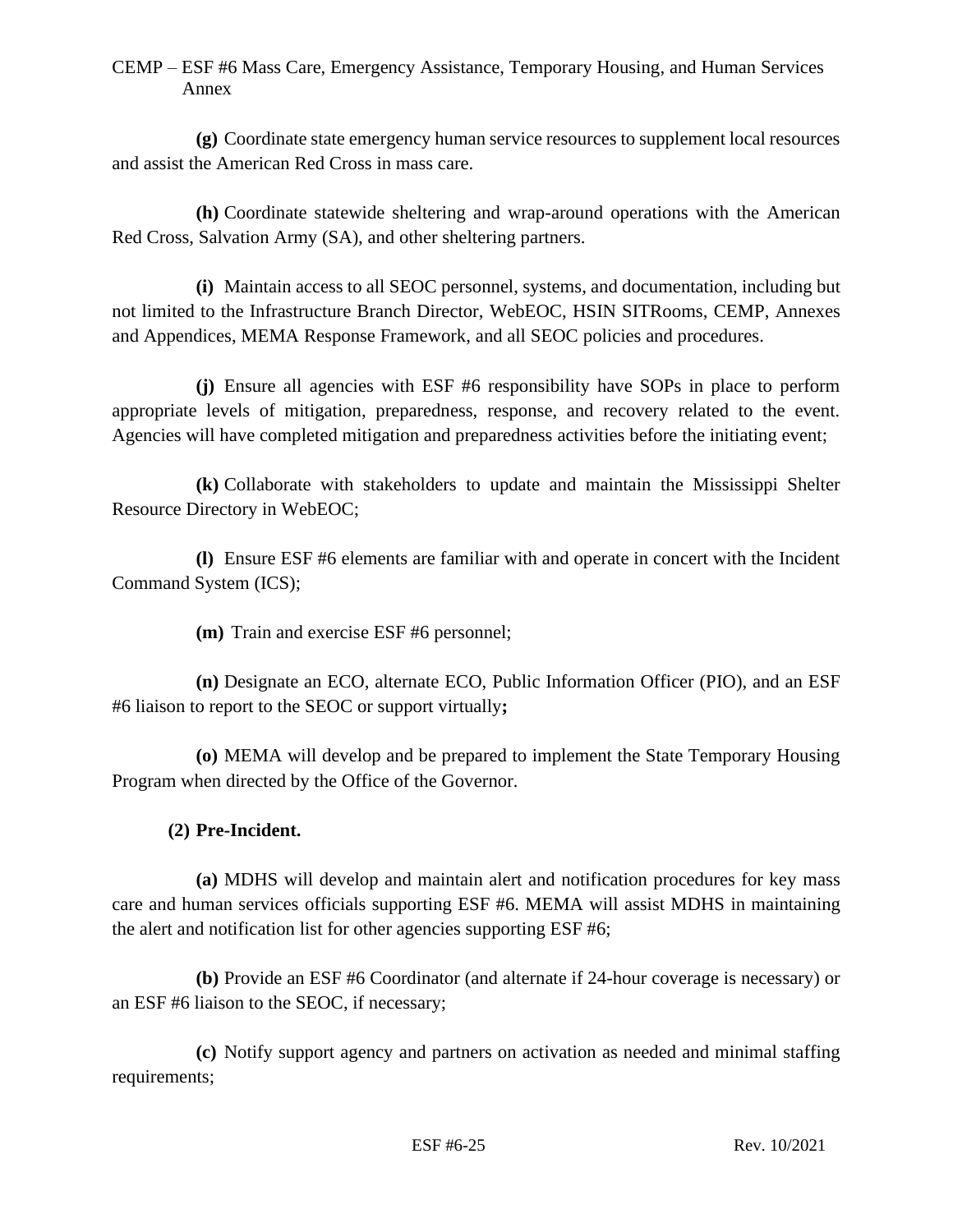**(d)** Conduct preliminary staff meeting with complete ESF #6 team assigned to establish strategies for approaching incident(s);

**(e)** In collaboration with the American Red Cross and MEMA, expand and identify shelter sites outside of those pre-designated by other sources.

## **(3) Incident.**

**(a)** Upon activation of ESF #6, the ESF #6 Coordinator will communicate pertinent information to all ESF #6 members. Such information will be a complete orientation of the ESF #6 mission, purpose, and scope of work;

**(b)** Provide information to the SEOC for dissemination to the public and private agencies as needed;

**(c)** Ensure adequate communications are established and maintained with field and supporting elements;

**(d)** ESF #6 staff monitor the status of all shelters and ensure the Shelter board on WebEOC is updated per process and procedures outlined in MASSP;

**(e)** Provide daily information to the SEOC on the amount of food used and types of food needed when necessary;

**(f)** Coordinate with ESF #6 primary and support agencies to identify functional needs of shelter residents and obtain functional needs resources;

**(g)** ESF #6 shelter partners advise the state ESF #6 Coordinator before shelter occupancy reaches full capacity so additional shelters can be opened and traffic can be routed accordingly;

**(h)** Local ESF #6 officials inform the SEOC about the status of shelters and shelter zones. This information will then be distributed to the state ESF #15 PIO for immediate media release;

**(i)** ESF #6 informs local, state, and tribal decision-makers about the status of shelters and applicable shelter zones. This information is communicated to evacuees by ESF #15;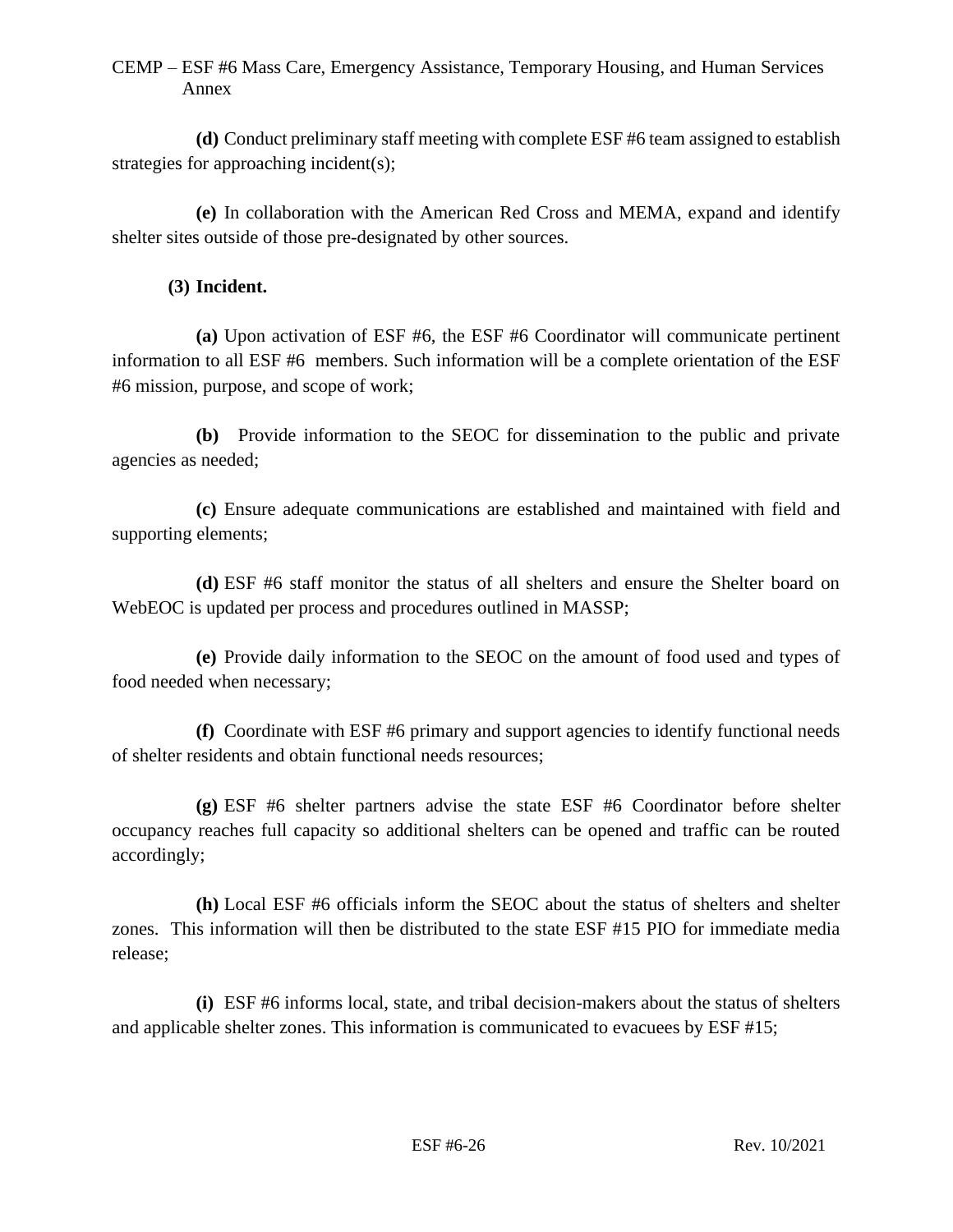**(j)** MDHS and American Red Cross assigned to state ESF #6 will maintain close consultation with American Red Cross members assigned to federal ESF #6 and U.S. Health and Human Services (HHS), to ensure awareness for potential federal ESF #6 mobilization, if required;

**(k)** Coordinate state emergency human service resources to supplement county Department of Health and American Red Cross resources;

**(l)** Develop and coordinate shelter operations with special emphasis on lessening the impact to "At-Risk" populations;

**(m)** Coordinate with ESF #6 primary and support agencies to identify functional needs of shelter residents and obtain functional needs resources;

**(n)** Coordinate with ESF #6 support agencies to ensure children are provided safe spaces for short-term respite care during long-term general population shelter operations.

**(o)** Coordinate the distribution of assets as needed;

**(p)** Maintain a complete log of actions taken, resource orders, records, and reports;

**(q)** Provide Situation Report (SITREP) and Incident Action Plan (IAP) input, via WebEOC and appropriate ICS Forms, according to the established operational timeline, eventspecific;

**(r)** Coordinate the efforts through a liaison to ESF #5;

**(s)** Assist in gathering and providing information to ESF #5 for establishing priorities;

**(t)** Assist in compiling and providing information to ESF #15/JIC for press releases;

**(u)** ESF #6 may be asked by MEMA to provide personnel to work closely with their federal counterparts at the established JFO(s) and in the field;

## **(4) Recovery.**

**(a)** As shelter and feeding operations phase-out, provide information regarding re-entry to point(s) of origin to all active shelter locations for dissemination to evacuees;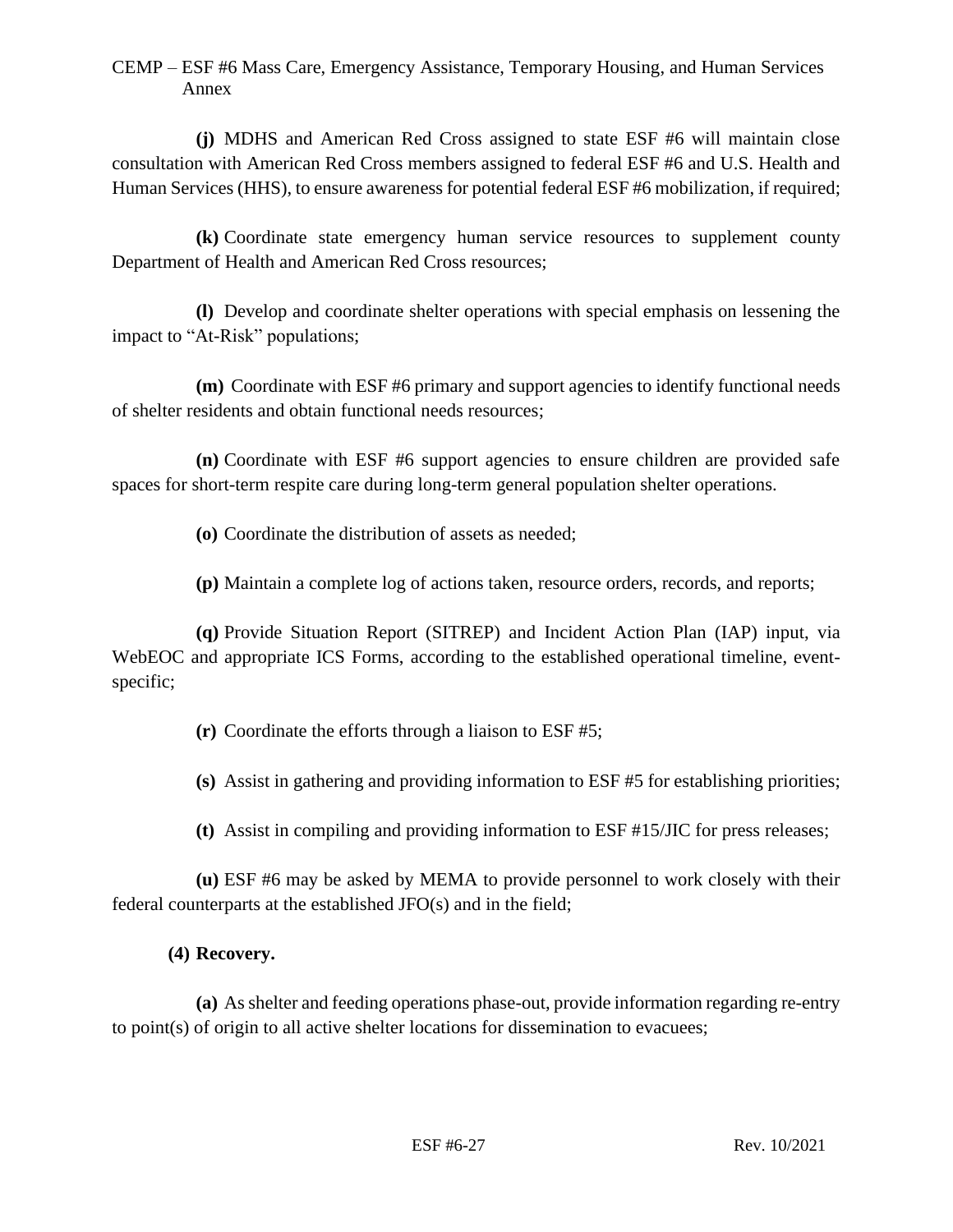**(b)** Re-entry information affecting out-of-state evacuees sheltered in Mississippi will be obtained from the affected state and disseminated by ESF #6 partners to the appropriate shelter locations;

**(c)** Assist the local government in re-entry decisions. Evacuees cannot be detained or prevented from leaving shelters if they desire. However, evacuees may be prohibited from reentering a disaster area if officially deemed unsafe by local, state, or tribal authorities;

**(d)** Ensure the needs of people with disabilities and others with access and functional needs are integrated into all phases of recovery at the local, state, tribal, and federal levels.

## **(5) Post-Incident.**

- **(a)** Facilitate movement to temporary housing;
- **(b)** Coordinate clean-up and restoration of facilities used for shelters;

**(c)** Prepare an After-Action Report/Improvement Plan (AAR/IP). The AAR/IP identifies key problems, indicates how they will be/were solved, and makes recommendations for improving ESF response operations;

- **(d)** All ESF #6 organizations assist in the preparation of the after-action report;
- **(e)** Submit AAR/IP to [humanservices@mema.ms.gov](mailto:humanservices@mema.ms.gov) and [planning@mema.ms.gov;](mailto:planning@mema.ms.gov)
- **(f)** Review and recommend revision to plans and procedures as determined necessary;
- **(g)** Copy, catalog, and properly file all records and documents on the incident;

**(h)** Compare ESF #6 staff records with MEMA network tasking and tracking system to assure accuracy.

### **b. Primary Agencies.**

### **(1) Mississippi Division of Medicaid.**

**(a)** Designate, train, and provide general population shelter managers and support staff from regional offices of DOM operations.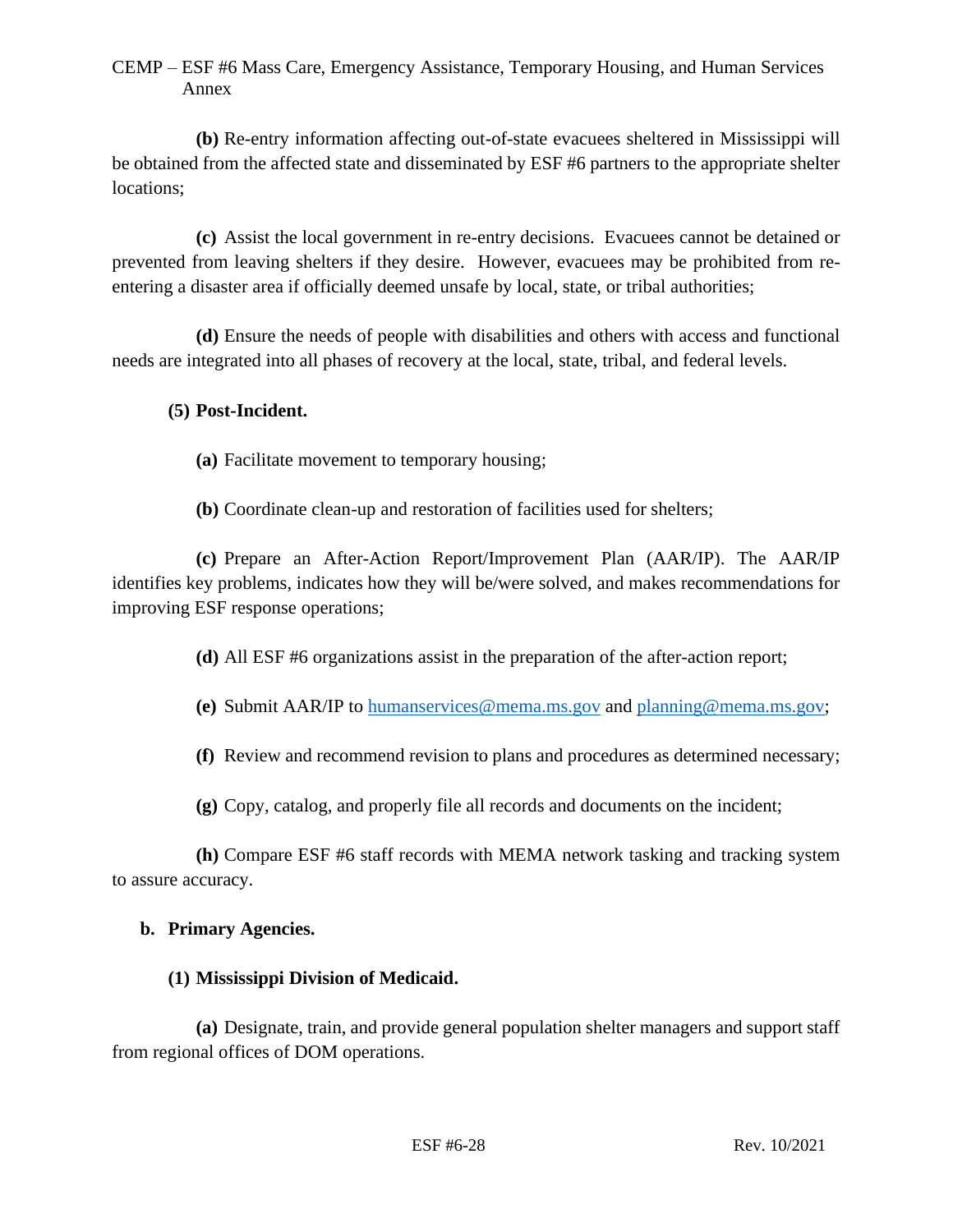**(b)** Coordinate with ESF #6 to assign personnel to assist the American Red Cross with shelter operations.

**(c)** Provide personnel to assist with reunification in large-scale disasters.

**(d)** Provide information on waivers for Medicaid recipients affected by disasters.

## **(2) Mississippi Department of Education/Office of Child Nutrition.**

**(a)** Provide staffing within the SEOC and work in conjunction with ESF #6 to monitor feeding operations to determine potential shortfalls of commodities, facilities, and food preparation personnel;

**(b)** Assist in developing an SOP to ensure all necessary procedures for the procurement of food items, adequate staffing plan, and any additional specific reporting needs are addressed;

**(c)** Assist in identifying schools with available USDA donated foods in their school kitchens and school district warehouses;

**(d)** Identify available supplies of USDA donated foods in state-contracted warehouses that can be shipped to mass feeding sites;

**(e)** Request additional USDA Foods from other state inventories through the Food and Nutrition Service (FNS) Regional Office and FNS Headquarters if the school's three-day supply runs low or out. FNS may acquire food from other state inventories, redirect shipments en route, or purchase additional foods to meet long-term disaster needs;

**(f)** As feasible, assist other ESF #6 support agencies and local officials with food needs and delivery.

**(g)** Assist with providing daily information on the amount of food used and determining the types of food needed.

**c. Supporting Agencies.** All ESF #6 Supporting agencies are expected to:

**(1)** Maintain access to all SEOC personnel, systems, and documentation, including but not limited to the Human Services Branch Director, WebEOC, HSIN SITRooms, Crisis Track, the CEMP, Annexes and Appendices, the MEMA Response Framework, and all SEOC policies and procedures;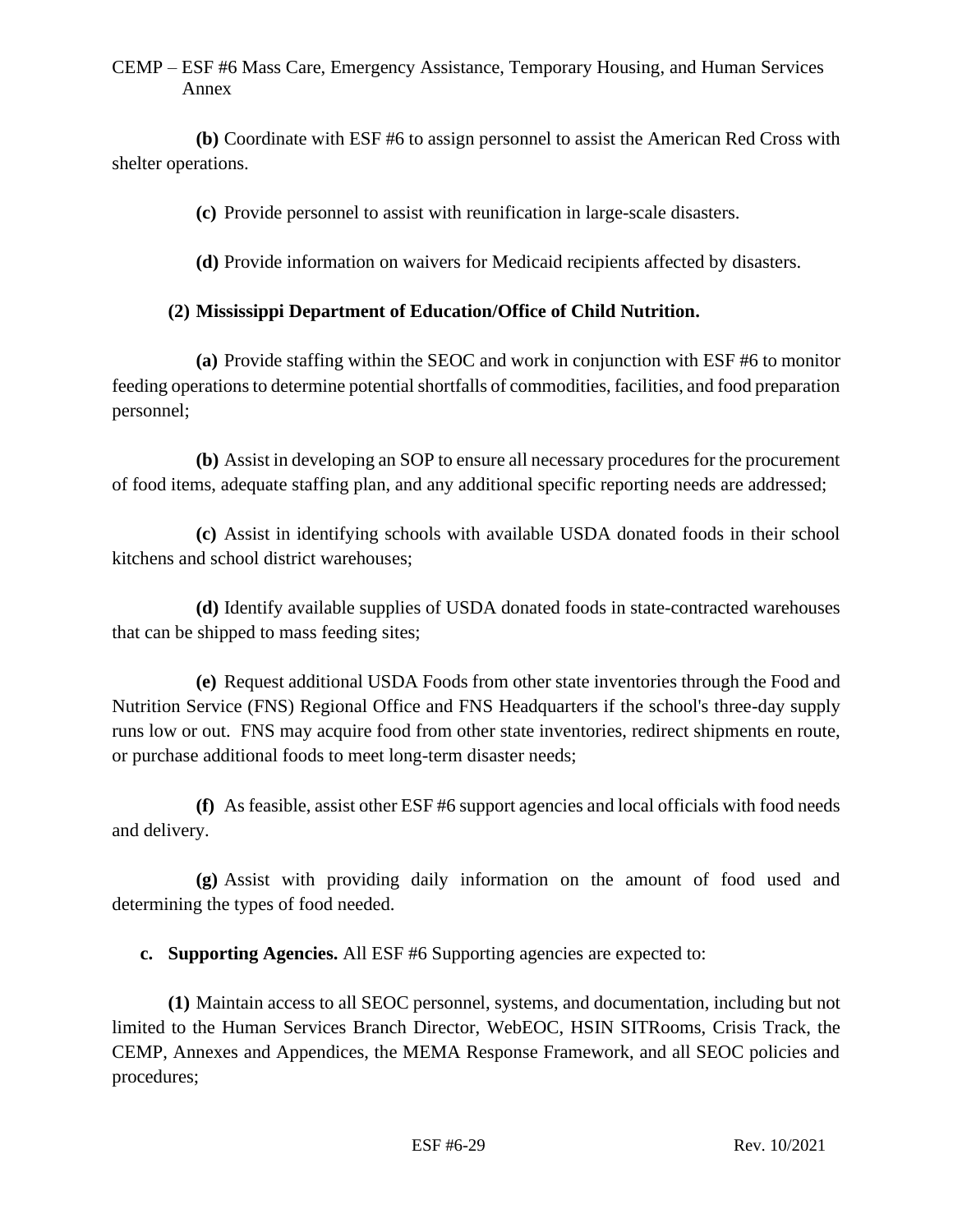**(2)** Ensure supporting entity's administrative, supervisory, and technical personnel remain aware of the agency's role with MEMA and ESF #6;

**(3)** Locate, identify, and set up their operational work areas and maintain logistical support for them;

**(4)** Attend and support briefings and other coordination meetings, whether virtually, at the SEOC, or elsewhere;

**(5)** Participate in training and exercises when scheduled;

**(6)** Support development and maintenance of SOPs to enable them to perform appropriate levels of mitigation, preparedness, response, and recovery related to public works and engineering;

**(7)** Maintain operational logs, maps, displays, status reports, messages, requests, and other appropriate documentation for future reference;

**(8)** Provide SITREP and IAP input, via WebEOC and appropriate ICS Forms, according to the established operational timeline, event-specific;

The chart on the following pages shows the responsibilities of the individual ESF #6 support agencies. The list contains, but is not limited to, the core functions required: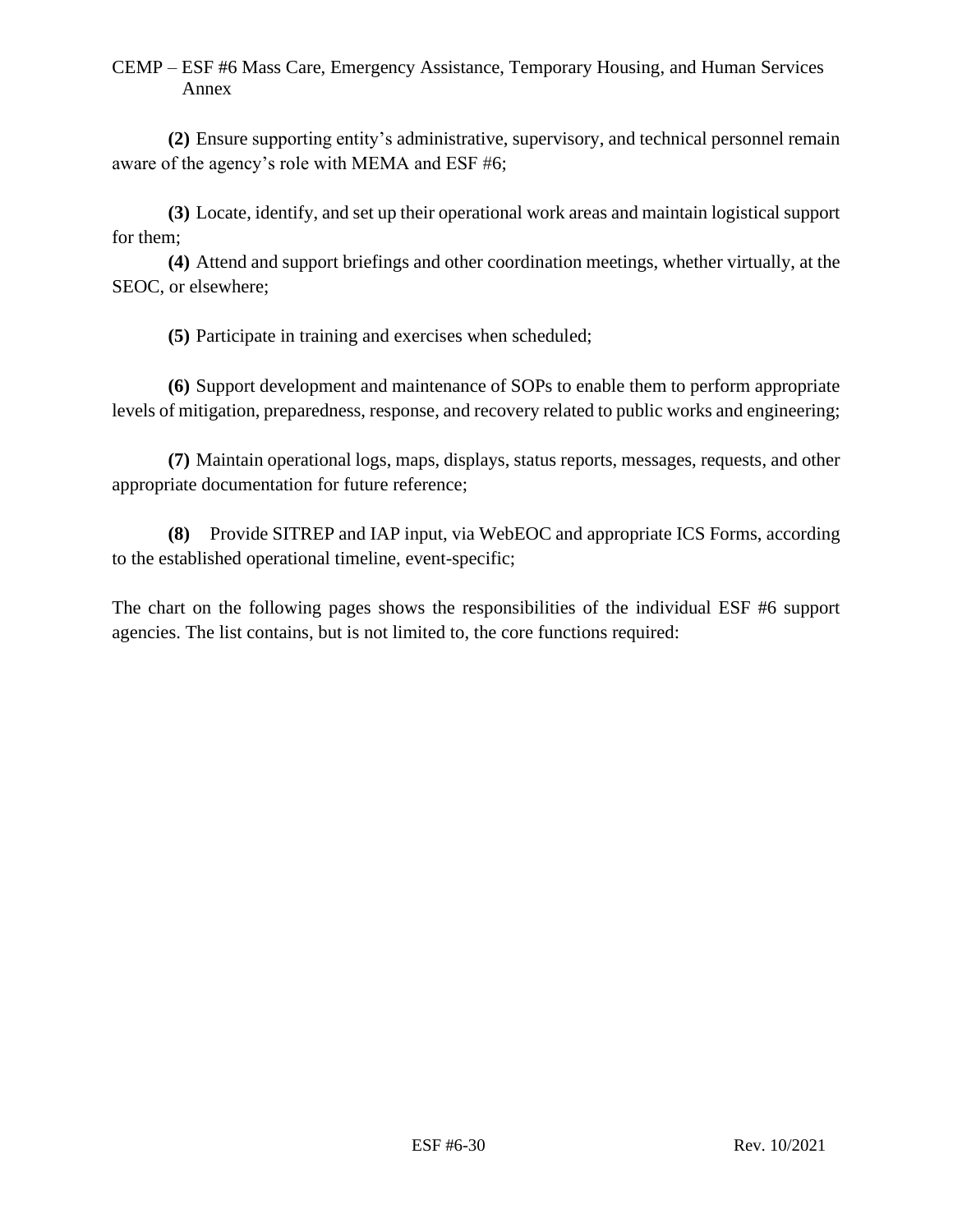| <b>Agency</b>                                                         | <b>Functions</b>                                                                                                                                                                                                                                                                                                                                                                                                                                                                                                                                                                                                                                                                                                                                                                                                                                                                                                                                                                                                                                                                                                                                                                                                                                                                                                                                                                                                                                                                                                                                                                                                                                 |
|-----------------------------------------------------------------------|--------------------------------------------------------------------------------------------------------------------------------------------------------------------------------------------------------------------------------------------------------------------------------------------------------------------------------------------------------------------------------------------------------------------------------------------------------------------------------------------------------------------------------------------------------------------------------------------------------------------------------------------------------------------------------------------------------------------------------------------------------------------------------------------------------------------------------------------------------------------------------------------------------------------------------------------------------------------------------------------------------------------------------------------------------------------------------------------------------------------------------------------------------------------------------------------------------------------------------------------------------------------------------------------------------------------------------------------------------------------------------------------------------------------------------------------------------------------------------------------------------------------------------------------------------------------------------------------------------------------------------------------------|
| American Red<br>Cross                                                 | Develop procedures for assessing local shelter capabilities concerning<br>$\bullet$<br>the soundness of the structure, availability of water and food, utility<br>and sewer services, sanitation services, etc., and for requesting<br>assistance from local, state, or national offices.<br>Coordinate sheltering operations, mass feeding, and the American<br>Red Cross volunteer organization activities with other ESF #6<br>agencies involved in mass care operations.<br>Provide and assign personnel to support mass care and disaster victim<br>registration at local shelter locations.<br>Coordinate bulk distribution of emergency relief supplies, food, etc.;<br>٠<br>Assist individuals and families in shelters with care for<br>unaccompanied children, the aged, the infirm, and persons requiring<br>specialized care.<br>Ensure staffing is available to assist in adequately forecasting and<br>$\bullet$<br>distribution of food commodities to congregate feeding sites.<br>Monitor the number of mass feeding sites, soup kitchens, and pantries<br>providing food to disaster victims and coordinate resource needs with<br>other ESF #6 support agencies.<br>Assign and train personnel to support emergency operations at the<br>٠<br>SEOC, JFO, and Rapid Needs Assessment (RNA) Team or other<br>areas of operation.<br>Estimate functional needs support resources for shelter residents;<br>$\bullet$<br>Obtain or work with partners to obtain functional needs support<br>$\bullet$<br>resources when shortfalls exist.<br>Provide personnel to assist with reunification during large-scale<br>٠<br>disasters. |
| Mississippi<br>Department of<br>Agriculture and<br>Commerce<br>(MDAC) | Determine any shelter food needs and delivery methods with other<br>٠<br>ESF #6 support agencies and local officials.<br>Coordinate the acquisition of food donations to supplement food<br>$\bullet$<br>needs.<br>Monitor the mass feeding sites, soup kitchens, and pantries providing<br>$\bullet$<br>food to disaster victims and coordinate resource needs with other ESF<br>#6 support agencies.<br>Provide personnel to staff mass feeding and/or shelter sites.<br>٠<br>Provide facilities for mega shelters at the Mississippi State<br>Fairgrounds during catastrophic events.                                                                                                                                                                                                                                                                                                                                                                                                                                                                                                                                                                                                                                                                                                                                                                                                                                                                                                                                                                                                                                                         |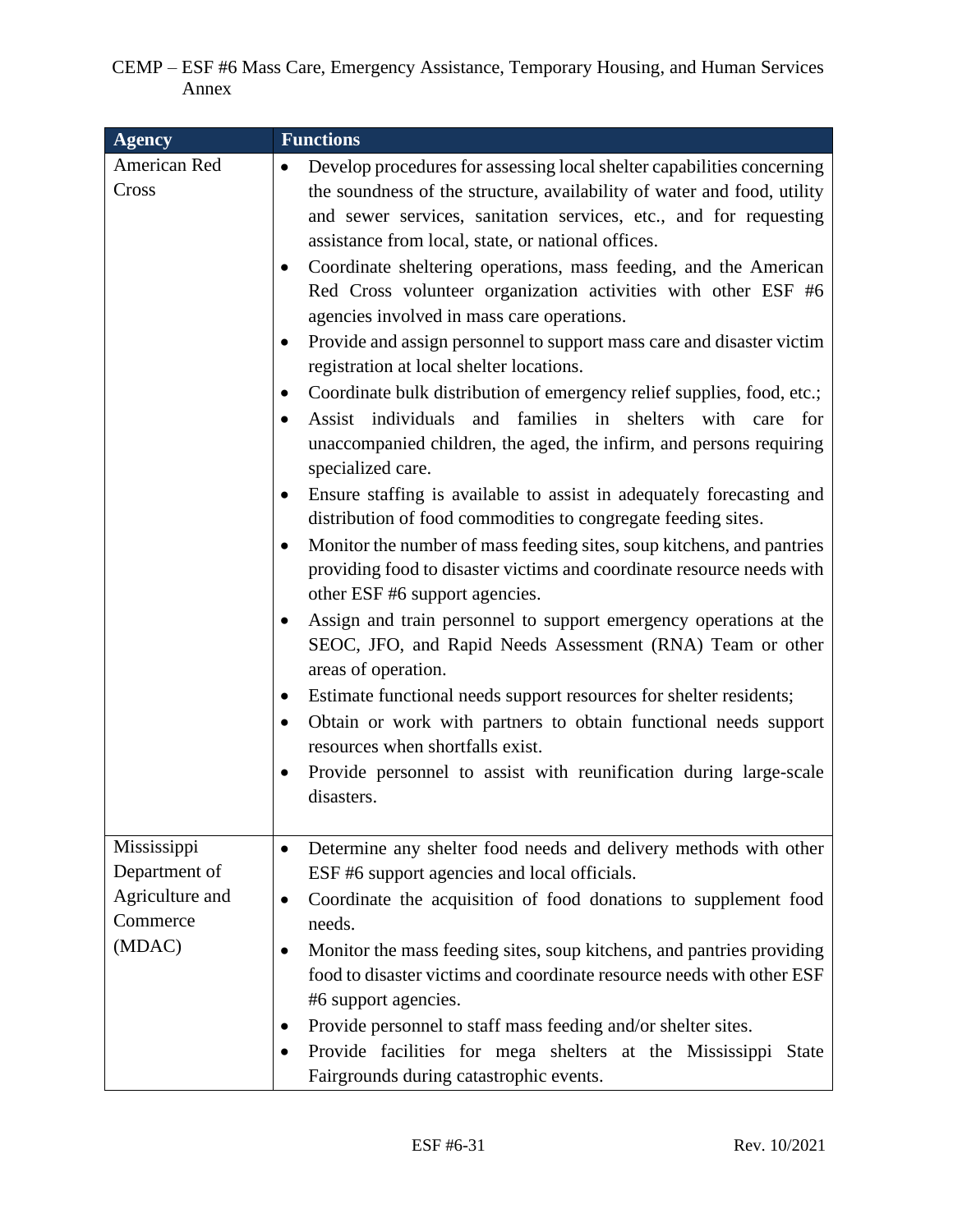| <b>Agency</b>                                       | <b>Functions</b>                                                                                                                                                                                                                                                                                                                                                                                                                                                                                                                                                                                                                                                                                                                                                                                                                                                                                                                                                                                                                                                                                                                                                               |
|-----------------------------------------------------|--------------------------------------------------------------------------------------------------------------------------------------------------------------------------------------------------------------------------------------------------------------------------------------------------------------------------------------------------------------------------------------------------------------------------------------------------------------------------------------------------------------------------------------------------------------------------------------------------------------------------------------------------------------------------------------------------------------------------------------------------------------------------------------------------------------------------------------------------------------------------------------------------------------------------------------------------------------------------------------------------------------------------------------------------------------------------------------------------------------------------------------------------------------------------------|
| Mississippi State<br>Department of<br>Health (MSDH) | Provide emergency medicine (911 and ambulance on site), health care<br>$\bullet$<br>services, and supplies needed for people in medical needs shelters.<br>Develop procedures for inspecting conditions at emergency shelters<br>$\bullet$<br>to ensure sanitary conditions with respect to food preparation, waste<br>disposal, potable water supplies, etc.<br>MSDH and ESF #8 primary and support agencies will assist at<br>shelters in caring for the infirm and persons requiring specialized<br>medical care as requested by ESF #6.<br>Should nursing support or other medical personnel be required for<br>general population shelters, MSDH will request these services from<br>ESF #8 support agencies and/or the Volunteers in Preparedness and<br>Response (VIPR) system. MDHS and the American Red Cross will<br>work closely with MSDH to complete the request.<br>Provide personnel to assist with reunification during large-scale<br>٠<br>disasters.                                                                                                                                                                                                         |
| The Salvation<br>Army (SA)                          | Participate in any appropriate Mass Feeding coordination meetings<br>٠<br>conducted by Mississippi Volunteers Organizations Active in<br>Disaster (MSVOAD), the Mississippi Mass Feeding Task Force, or<br>the ESF #6 Coordinator.<br>Assign one or more Liaisons to the SEOC during activations.<br>Coordinate Salvation Army activities with government and non-<br>government partners through the State EOC, county EOCs, National<br>VOAD, MSVOAD, local VOADs, and other similar forums as<br>appropriate.<br>Determine mass feeding needs in coordination with other ESF #6<br>agencies and local officials.<br>Determine appropriate fixed feeding sites in coordination with other<br>ESF #6 agencies and local officials.<br>Determine appropriate routes for mobile feeding in coordination with<br>٠<br>other ESF #6 agencies and local officials.<br>Provide and assign personnel and equipment resources to Salvation<br>٠<br>Army feeding operations.<br>Provide emotional $\&$ spiritual care for first responders and survivors.<br>Assist in gathering and providing information to ESF #5 for<br>establishing priorities and to ESF #15 for press releases. |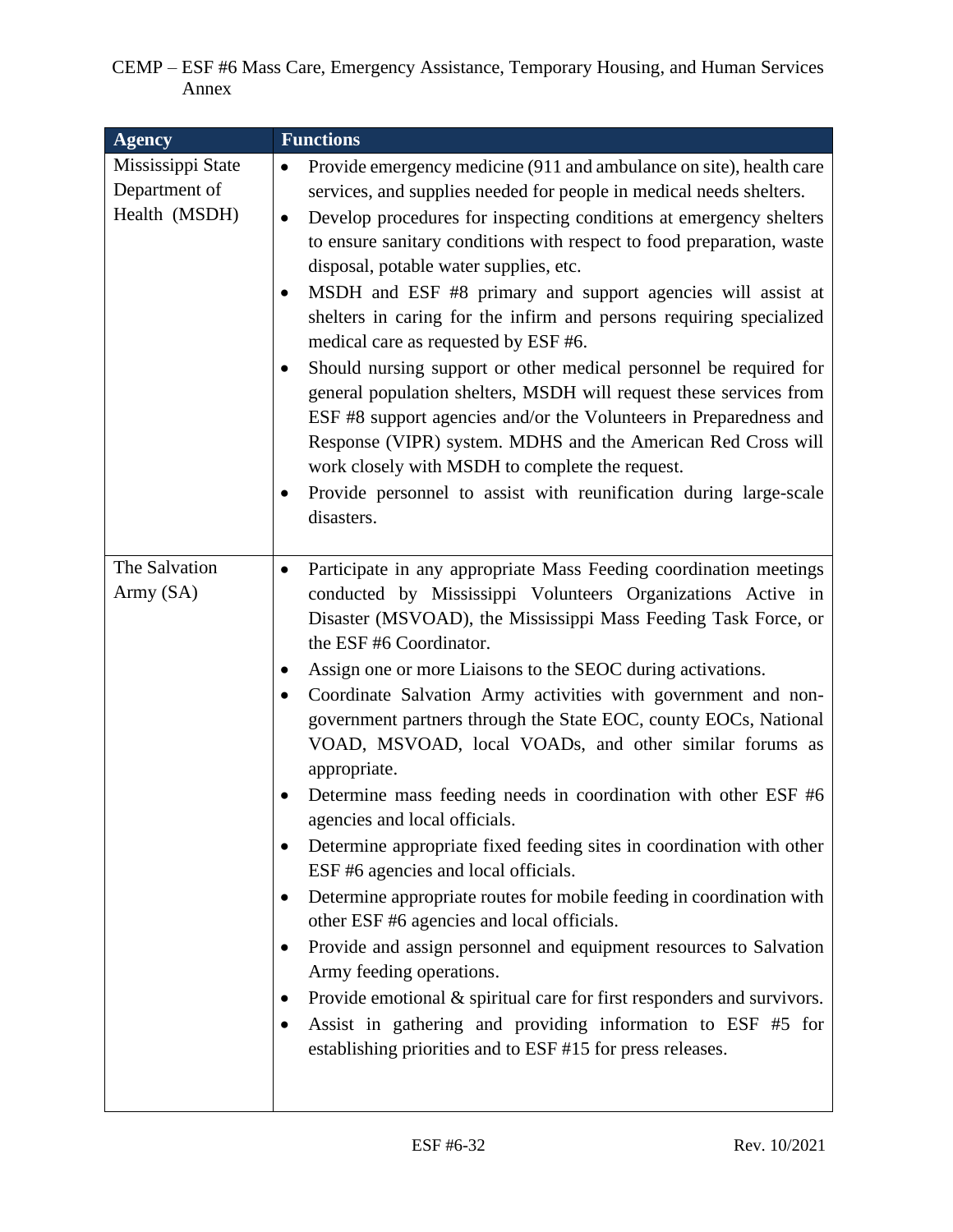| <b>Agency</b>                                                                       | <b>Functions</b>                                                                                                                                                                                                                                                                                                                                                                                                                                                                                                                                                                                                                                                                                                                 |
|-------------------------------------------------------------------------------------|----------------------------------------------------------------------------------------------------------------------------------------------------------------------------------------------------------------------------------------------------------------------------------------------------------------------------------------------------------------------------------------------------------------------------------------------------------------------------------------------------------------------------------------------------------------------------------------------------------------------------------------------------------------------------------------------------------------------------------|
| Mississippi<br>Institutions of<br><b>Higher Learning</b><br>(IHL)                   | Coordinate staffing to assist in the distribution of food commodities<br>$\bullet$<br>to feeding sites and shelters.<br>Establish emergency shelters at institutions of higher learning.<br>$\bullet$<br>Provide multilingual support.<br>$\bullet$                                                                                                                                                                                                                                                                                                                                                                                                                                                                              |
| Mississippi<br>Department of<br>Education (MDE)/<br>Safe and Orderly<br>Schools     | Assist in the development of an SOP and checklist in conjunction with<br>$\bullet$<br>primary and supporting agencies.<br>Coordinate with school districts to utilize public-school facilities as<br>$\bullet$<br>emergency shelters for people affected by a disaster or emergency as<br>feasible.<br>Coordinate with school districts to provide personnel to assist with<br>$\bullet$<br>emergency feeding and sheltering operations at schools, as feasible.<br>Coordinate with school districts to provide School Resource Officers<br>$\bullet$<br>for security detail at schools used as emergency shelter sites, as<br>feasible.<br>Provide personnel to assist with reunification during large-scale<br>٠<br>disasters. |
| Mississippi<br>Community<br>College Board<br>(MCCB)                                 | Coordinate staffing to assist in adequately forecasting and distribution<br>$\bullet$<br>of food commodities to congregate feeding sites and shelters.<br>Provide facilities to shelter survivors and medical needs population.<br>٠                                                                                                                                                                                                                                                                                                                                                                                                                                                                                             |
| Mississippi Military<br>Department<br>(MMD)/Mississippi<br>National Guard<br>(MSNG) | Provide transportation of additional equipment, supplies,<br>$\bullet$<br>and<br>augmentation personnel as needed to support evacuation to shelter<br>sites.<br>Assist in construction and/or rehabilitation of shelters.<br>Provide personnel and equipment to transport water and other life-<br>sustaining resources.<br>Provide military facilities as shelters contingent on availability and<br>٠<br>use to support military operations. This includes the availability of<br>Camp Shelby Joint Forces Training Center (CSJFTC) for massive<br>coastal evacuations;                                                                                                                                                        |
| Mississippi<br>Department of<br>Mental Health<br>(DMH)                              | Coordinate program requirements for the Crisis Counseling Grant.<br>٠<br>Provide personnel and resources as needed or requested for ESF #6<br>operations to include crisis counseling to the bereaved.                                                                                                                                                                                                                                                                                                                                                                                                                                                                                                                           |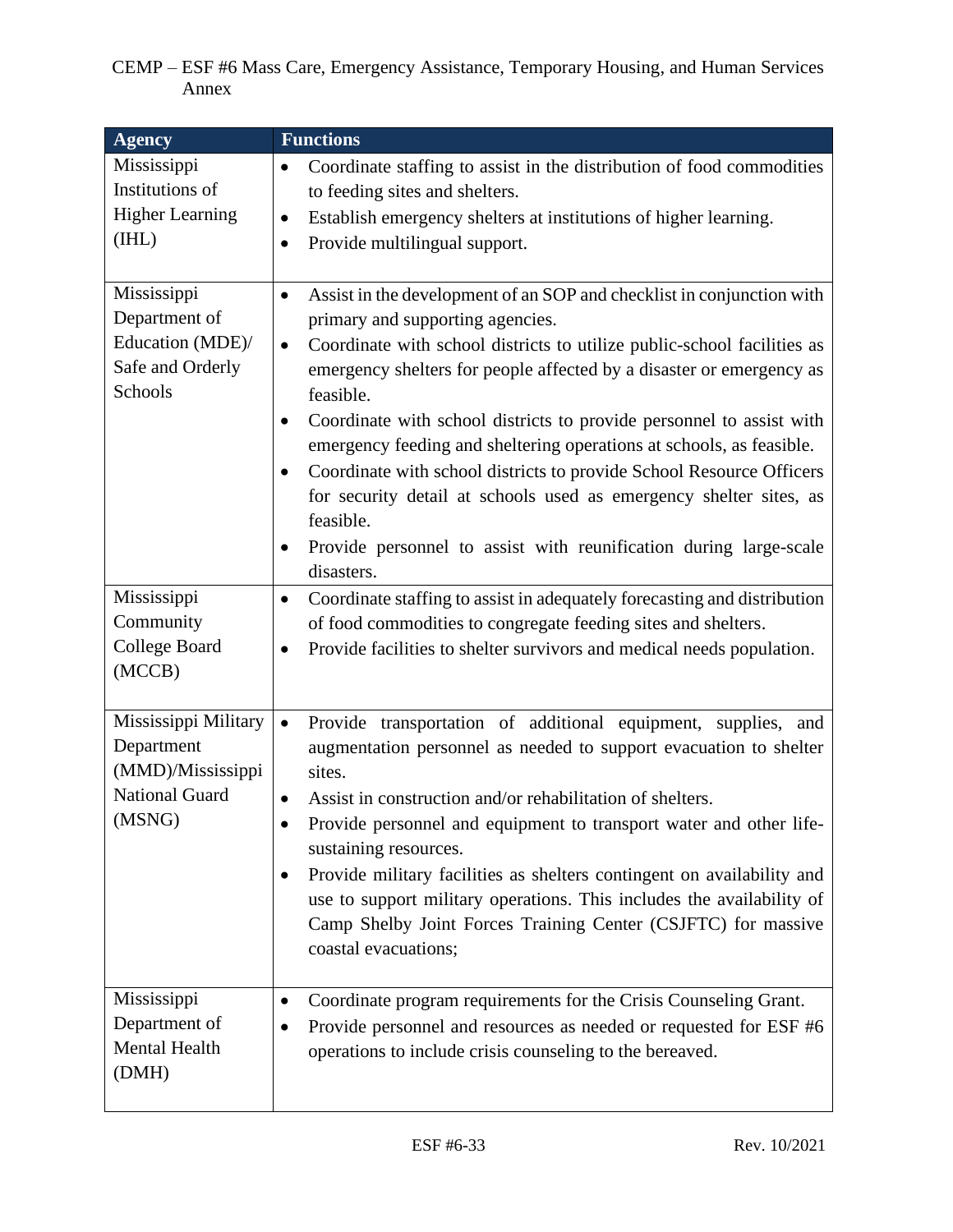| <b>Agency</b>                                                                      | <b>Functions</b>                                                                                                                                                                                                                                                                                                                                                                                                                                                                                                                                                                                                                                                                                                               |
|------------------------------------------------------------------------------------|--------------------------------------------------------------------------------------------------------------------------------------------------------------------------------------------------------------------------------------------------------------------------------------------------------------------------------------------------------------------------------------------------------------------------------------------------------------------------------------------------------------------------------------------------------------------------------------------------------------------------------------------------------------------------------------------------------------------------------|
| Mississippi State<br>University (MSU)<br><b>Extension Service</b><br>(ES)          | Provide safe spaces with age-appropriate education-based activities<br>$\bullet$<br>for children in general population shelters affected by disasters.                                                                                                                                                                                                                                                                                                                                                                                                                                                                                                                                                                         |
| Mississippi<br>Commission for<br><b>Volunteer Service</b><br>(MCVS)                | Coordinate placement of unaffiliated volunteers for disaster response<br>$\bullet$<br>and recovery for mass care needs.<br>Coordinate donations management for response/recovery operations<br>$\bullet$<br>in accordance with the Volunteer and Donations Management<br>Support Annex.                                                                                                                                                                                                                                                                                                                                                                                                                                        |
| Mississippi<br>Voluntary<br>Organizations<br><b>Active in Disaster</b><br>(MSVOAD) | Provide support staff for shelters and mass feeding sites.<br>٠<br>Assist with the evacuation and sheltering of displaced animals.<br>Supply and provide mobile and church feeding and serving facilities<br>Provide emergency feeding services in facilities.<br>$\bullet$<br>Provide for fixed food preparation.<br>٠<br>Provide shelf-stable food boxes when warranted by the disaster.<br>$\bullet$<br>Ensure staffing is available to adequately forecast and distribute food<br>commodities to congregate feeding sites and shelters.<br>Provide disaster victims with clothing or references for clothing.<br>$\bullet$<br>Provide personnel to assist with reunification during large-scale<br>$\bullet$<br>disasters. |
| Mississippi Board<br>of Animal Health<br>(MBAH)                                    | Support ESF #6 to coordinate integrated state response to meet the<br>$\bullet$<br>mass care and emergency assistance needs of animals, including<br>household pets, service animals, and their owners;<br>Facilitate whole community multi-agency coordination with non-<br>governmental agencies for animal response activities.<br>Provide technical assistance and subject matter expertise regarding<br>٠<br>animal response issues.                                                                                                                                                                                                                                                                                      |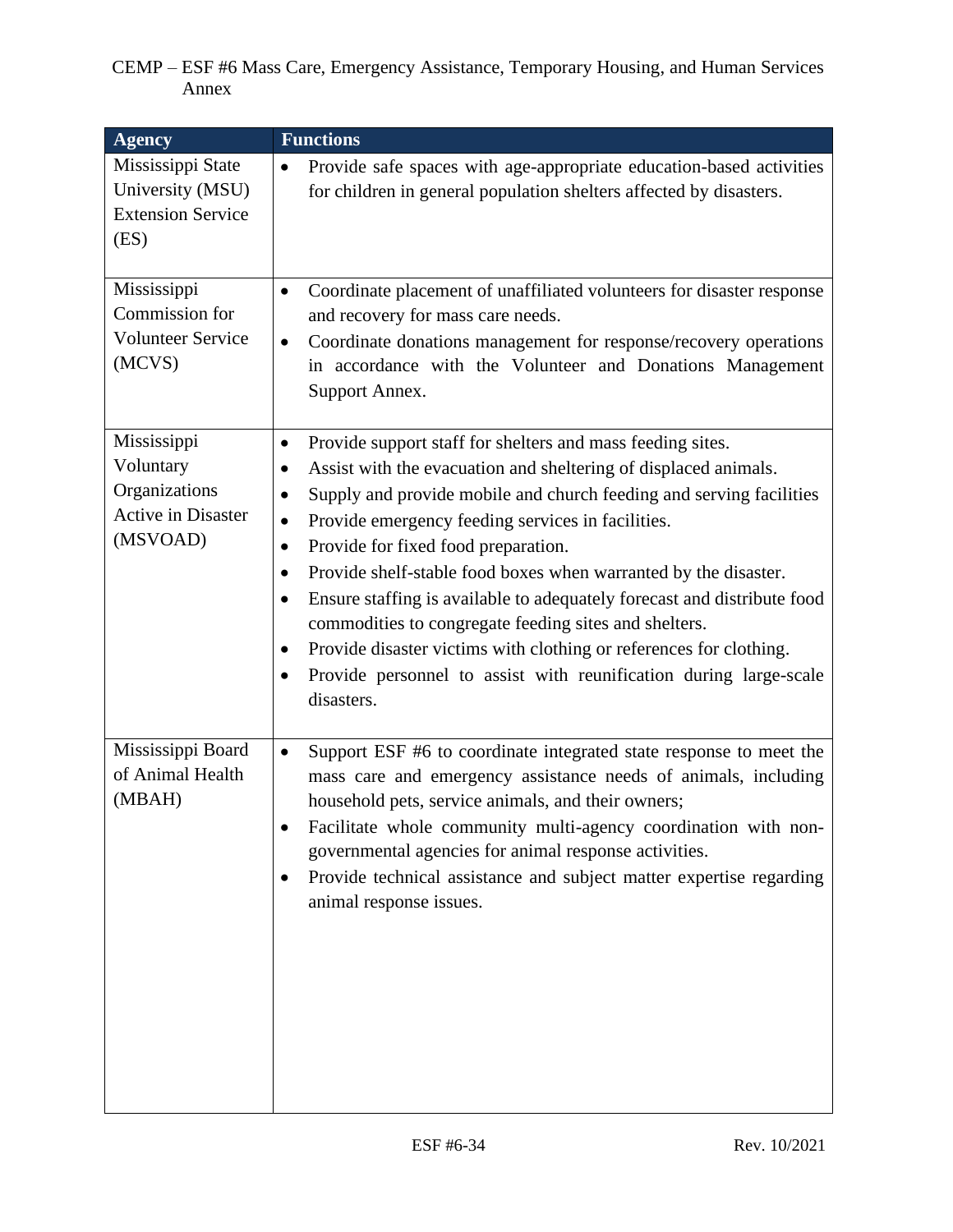| <b>Agency</b>                                                     | <b>Functions</b>                                                                                                                                                                                                                                                                                                                                                                                                                                                                                                                                                                                                                                                                                                                                     |
|-------------------------------------------------------------------|------------------------------------------------------------------------------------------------------------------------------------------------------------------------------------------------------------------------------------------------------------------------------------------------------------------------------------------------------------------------------------------------------------------------------------------------------------------------------------------------------------------------------------------------------------------------------------------------------------------------------------------------------------------------------------------------------------------------------------------------------|
| Mississippi<br>Department of<br>Rehabilitation<br>Services (MDRS) | Assist in conducting general population shelter assessments for<br>$\bullet$<br>accessibility for people with disabilities, limited to 12 assessments per<br>calendar year, as coordinated with ESF #6.<br>Assist in providing or coordinating American Sign Language (ASL)<br>$\bullet$<br>interpreter services for general population shelters.<br>Provide wheelchair-accessible vans for evacuating people with<br>$\bullet$<br>disabilities affected by mandatory evacuations or post-disaster<br>evacuations during catastrophic events.<br>Provide clients affected by disasters with emergency information<br>$\bullet$<br>(Evacuation information, general population shelters, medical<br>shelters, Disaster Recovery Centers (DRC), etc.). |
| Mississippi<br>Department of<br>Employment<br>Security (MDES)     | Provides individuals who have lost their jobs due to a disaster with<br>٠<br>unemployment benefits.                                                                                                                                                                                                                                                                                                                                                                                                                                                                                                                                                                                                                                                  |

**8. AUTHORITIES AND REFERENCES.** The procedures in this ESF #6 Mass Care, Emergency Assistance, Temporary Housing, and Human Services Annex are built on the core coordinating structures of the CEMP and references listed below. The specific responsibilities of each department and agency are described in the respective ESF, Support, and Incident Annexes, internal agency plans, policies, and procedures. See the CEMP Base Plan, SEOC Human Services Branch, or ESF #6 for a comprehensive list of Authorities and References.

- **a.** Robert T. Stafford Disaster Relief and Emergency Assistance Act; amended the Disaster Relief Act of 1974, PL 93-288. [https://www.fema.gov/sites/default/files/2020-03/stafford-act\\_2019.pdf](https://www.fema.gov/sites/default/files/2020-03/stafford-act_2019.pdf)
- **b.** MS Code, Ann.  $\hat{A}\hat{g}$  33-15(1972): Mississippi Emergency Management Act of 1995, Title 33-15, et al. [Successor to Mississippi Emergency Management Law of 1980] [MS Code 33-15](https://law.justia.com/codes/mississippi/2010/title-33/15/)
- **c.** National Preparedness Goal, Second Edition, September 2015 <https://www.fema.gov/media-library/assets/documents/25959>
- **d.** National Incident Management System, Third Edition, October 2017 <https://www.fema.gov/media-library/assets/documents/148019>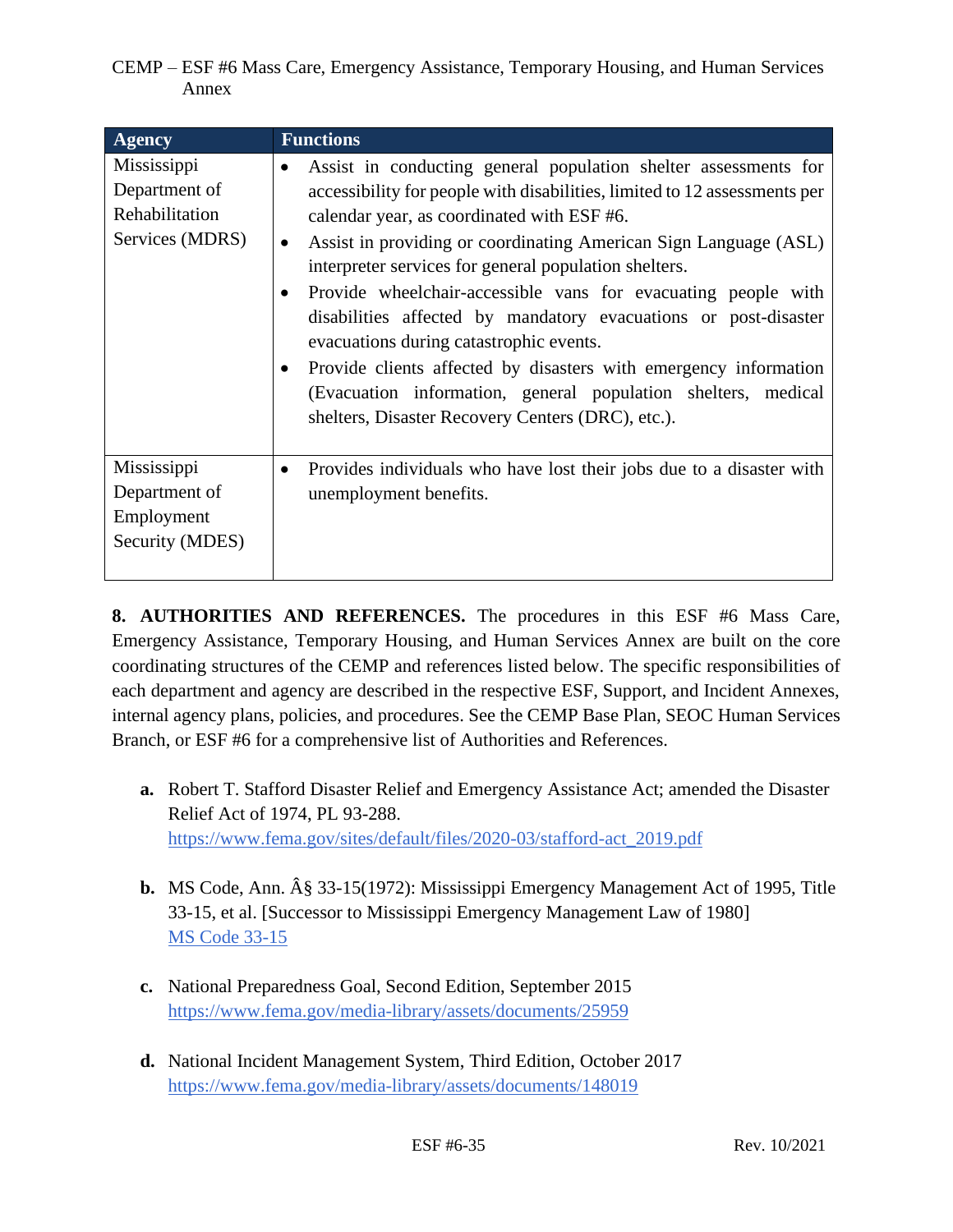- **e.** National Response Framework, Fourth Edition, October 2019 [https://www.fema.gov/sites/default/files/2020-04/NRF\\_FINALApproved\\_2011028.pdf](https://www.fema.gov/sites/default/files/2020-04/NRF_FINALApproved_2011028.pdf)
- **f.** National Disaster Recovery Framework, Second Edition, June 2016 [https://www.fema.gov/sites/default/files/2020-](https://www.fema.gov/sites/default/files/2020-06/national_disaster_recovery_framework_2nd.pdf) [06/national\\_disaster\\_recovery\\_framework\\_2nd.pdf](https://www.fema.gov/sites/default/files/2020-06/national_disaster_recovery_framework_2nd.pdf)
- **g.** FEMA National Incident Support Manual, Change 1, January 2013 [https://www.fema.gov/sites/default/files/2020-](https://www.fema.gov/sites/default/files/2020-04/FEMA_National_Incident_Support_Manual-change1.pdf) [04/FEMA\\_National\\_Incident\\_Support\\_Manual-change1.pdf](https://www.fema.gov/sites/default/files/2020-04/FEMA_National_Incident_Support_Manual-change1.pdf)
- **h.** FEMA Incident Action Planning Guide, July 2015 [https://www.fema.gov/sites/default/files/2020-](https://www.fema.gov/sites/default/files/2020-07/Incident_Action_Planning_Guide_Revision1_august2015.pdf) [07/Incident\\_Action\\_Planning\\_Guide\\_Revision1\\_august2015.pdf](https://www.fema.gov/sites/default/files/2020-07/Incident_Action_Planning_Guide_Revision1_august2015.pdf)
- **i.** FEMA Developing and Maintaining Emergency Operations Plan, Comprehensive Preparedness Guide (CPG) 101, Version 3.0, September 2021 [https://www.fema.gov/sites/default/files/documents/fema\\_cpg-101-v3-developing](https://www.fema.gov/sites/default/files/documents/fema_cpg-101-v3-developing-maintaining-eops.pdf)[maintaining-eops.pdf](https://www.fema.gov/sites/default/files/documents/fema_cpg-101-v3-developing-maintaining-eops.pdf)
- **j.** State of Mississippi Comprehensive Emergency Management Plan, January 2022 [MEMA Downloads/CEMP](https://msmema.sharepoint.com/Shared%20Documents/Forms/AllItems.aspx?id=%2FShared%20Documents%2FMEMA%20Downloads%2FComprehensive%20Emergency%20Management%20Plan%20%2D%202022&viewid=8f98db8b%2D85b5%2D471a%2Db3cc%2D6cc4ee9e7407)
- **k.** State of Mississippi New Madrid Seismic Zone OPLAN, January 2018 [MEMA Downloads/State Plans](https://msmema.sharepoint.com/Shared%20Documents/Forms/AllItems.aspx?viewid=8f98db8b%2D85b5%2D471a%2Db3cc%2D6cc4ee9e7407&id=%2FShared%20Documents%2FMEMA%20Downloads%2FState%20Plans)
- **l.** State of Mississippi Radiological Emergency Preparedness Plan (MREPP), October 2020 [MEMA Downloads/State Plans](https://msmema.sharepoint.com/Shared%20Documents/Forms/AllItems.aspx?viewid=8f98db8b%2D85b5%2D471a%2Db3cc%2D6cc4ee9e7407&id=%2FShared%20Documents%2FMEMA%20Downloads%2FState%20Plans)
- **m.** State of Mississippi Hurricane Plan, January 2022 [MEMA Downloads/State Plans](https://msmema.sharepoint.com/Shared%20Documents/Forms/AllItems.aspx?viewid=8f98db8b%2D85b5%2D471a%2Db3cc%2D6cc4ee9e7407&id=%2FShared%20Documents%2FMEMA%20Downloads%2FState%20Plans)
- **n.** State of Mississippi Evacuation Plan, January 2022 [MEMA Downloads/State Plans](https://msmema.sharepoint.com/Shared%20Documents/Forms/AllItems.aspx?viewid=8f98db8b%2D85b5%2D471a%2Db3cc%2D6cc4ee9e7407&id=%2FShared%20Documents%2FMEMA%20Downloads%2FState%20Plans)
- **o.** MEMA Response Framework, March 2021 [MEMA Downloads/MEMA Publications](https://msmema.sharepoint.com/Shared%20Documents/Forms/AllItems.aspx?viewid=8f98db8b%2D85b5%2D471a%2Db3cc%2D6cc4ee9e7407&id=%2FShared%20Documents%2FMEMA%20Downloads%2FMEMA%20Publications)

The MEMA reference repository, containing the CEMP base plan, associated annexes, appendices, and other supporting documents, can be found at [MEMA Downloads.](https://msmema.sharepoint.com/:f:/g/EqOo4aFNl0dPjja3MdSpSSsBlSoSLEznRJvlUGHnID2Crw?e=G23aoB)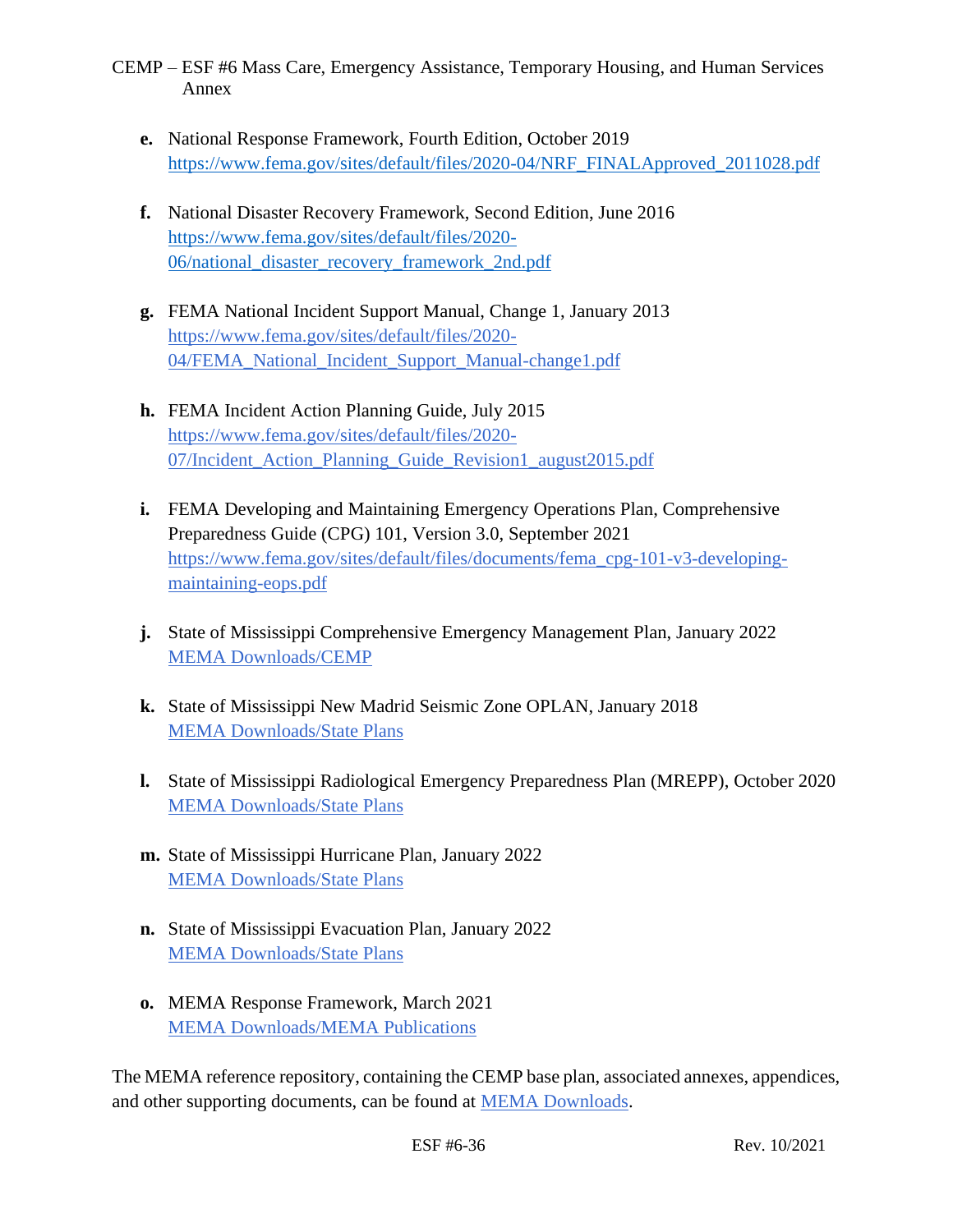Most Mississippi emergency management stakeholders have access to the MEMA Downloads site. However, non-registered stakeholders may gain access to the repository by submitting an e-mail request to [preparedness@mema.ms.gov.](mailto:preparedness@mema.ms.gov)

**9. REVIEW AND MAINTENANCE.** At a minimum, the Mass Care, Emergency Assistance, Temporary Housing, and Human Services Annex Coordinating Agency will conduct an annual review of this annex with all support agencies. Additional assessments may be performed if the experience with an incident or regulatory changes indicates a need. Recommended changes will be submitted to MEMA for approval and distribution. Submit recommendations via e-mail to [preparedness@mema.ms.gov.](mailto:preparedness@mema.ms.gov)